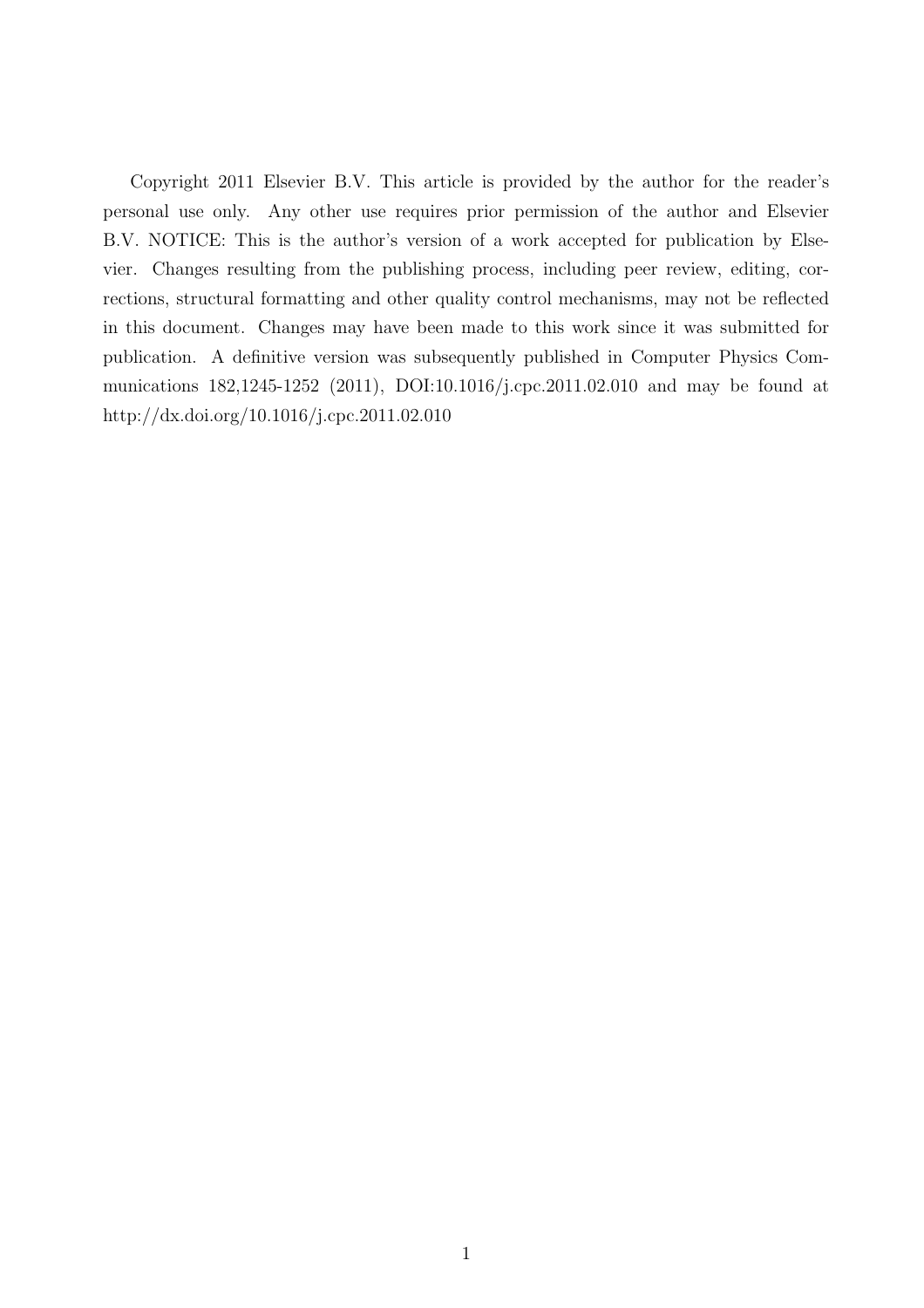# Accurate finite element method for atomic calculations based on density functional theory and Hartree-Fock method

Taisuke Ozaki and Masayuki Toyoda of JAIST

April 18, 2011

#### Abstract

An accurate finite element method is developed for atomic calculations based on density functional theory (DFT) within local density approximation (LDA) and Hartree-Fock (HF) method. The radial wave functions are expanded by cubic Hermite spline functions on a uniform mesh for  $x = \sqrt{r}$ , and all the associated integrals are analytically evaluated in conjunction with fitting procedures of the hartree and the exchangecorrelation potentials to the same cubic Hermite spline functions using a set of recurrence formulas. The total energy of atoms systematically converges from above, and the error algebraically decays as the mesh spacing decreases. When the mesh spacing d is taken to be  $0.025/$  $\sqrt{Z}$  bohr<sup>1/2</sup>, the total energy for an atom of atomic number Z can be calculated within error of  $10^{-7}$  hartree for both the LDA and HF methods. The equal applicability of the method to DFT and the HF method with a similar degree of high accuracy enables the method to be a reliable platform for development of new functionals in DFT such as hybrid functionals.

# 1 INTRODUCTION

The electronic structure calculation of atoms[1, 2] is one of most fundamental bases in not only understanding electronic structures of molecules and solids, but also developing efficient and accurate electronic structure methods. For the latter case, it is indispensable to distinguish the intrinsic error produced by the theoretical framework itself from that caused by the other numerical problems such as incompleteness of basis set and inaccurate numerical integration, [3] which will be referred to as *non-intrinsic error* hereafter. If the non-intrinsic error is extremely small, the validation of electronic structure methods can be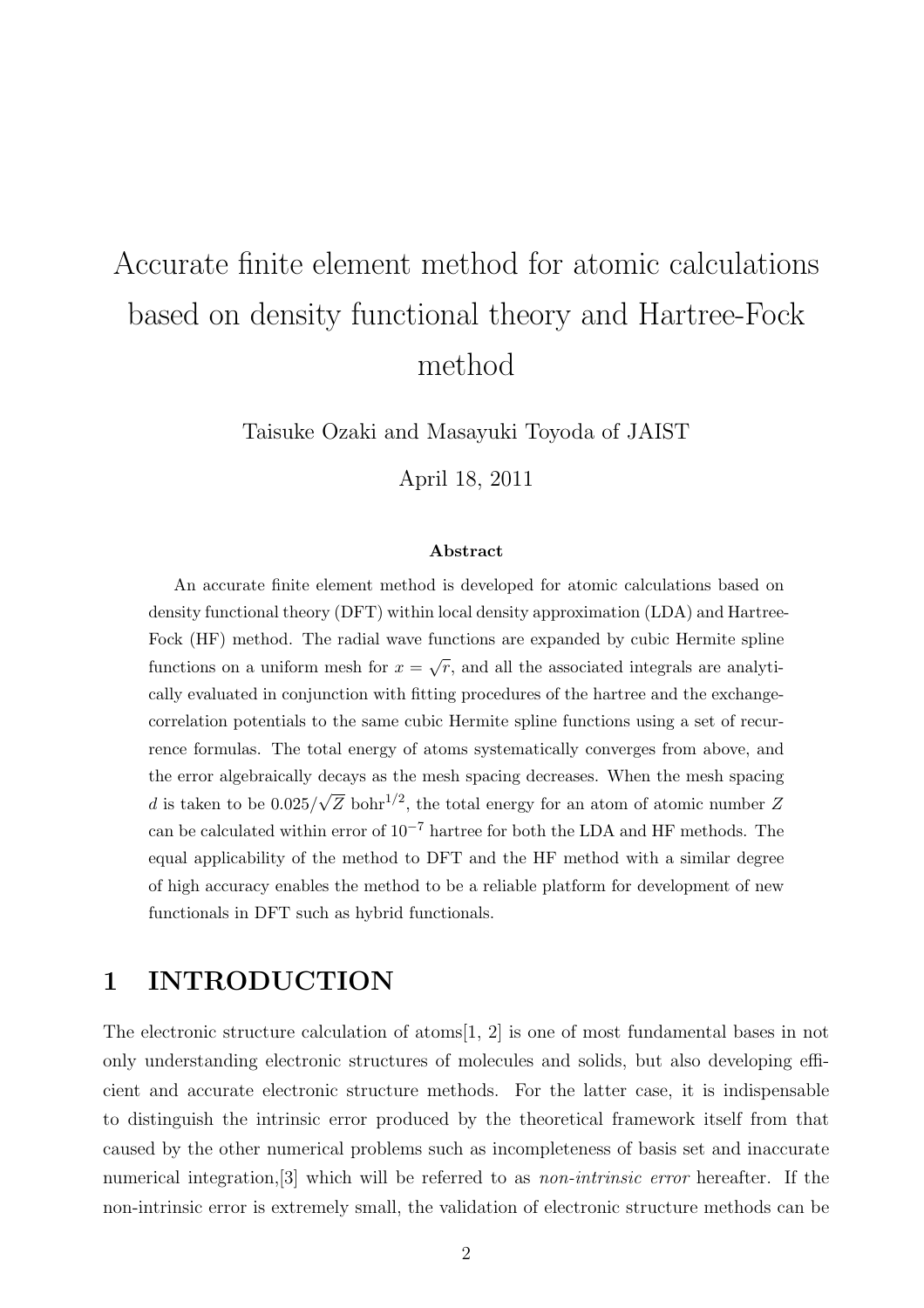very precisely performed, which may highlight strength and weakness of each method without suffering from any appreciable numerical error. By the recent advance of the electronic structure methods, requirement for the intrinsic error has been approaching chemical accuracy (1mHartree).[4, 5, 6] One can imagine that the requirement for the intrinsic error should be smaller than the chemical accuracy for further development of accurate electronic structure methods. A potential approach which can minimize the non-intrinsic error is a finite element (FE) method in which wave functions are expressed by a linear combination of piecewise polynomial functions.  $\begin{bmatrix} 7, 8, 10, 9, 11, 12, 13, 14, 15, 16 \end{bmatrix}$  Since the approach based on the FE method can be regarded as a traditional basis set method, once a highly accurate FE method is established, it is apparent for the FE method to be widely used as a platform for development of new functionals in density functional theory (DFT)[17, 18] and post Hartre-Fock (HF) methods. The equal applicability of the method to DFT and the HF method with a similar degree of high accuracy is also highly important because hybrid methods, in which DFT and wave function theories such as the HF method are unified in a single framework, have recently attracted much attention.[6, 19, 20, 21, 22, 23] Although a wide variety of FE methods have been already developed for atomic calculations so far,[7, 8, 10, 9, 11, 12] the equal applicability of the method to DFs and wave function theories has not been clearly established. In DFT calculations numerical integrations have to be essentially employed due to non-analytic nature of exchange-correlation functionals, while two electron repulsion integrals can be calculated analytically in wave function theories such as the HF method. The difference in evaluating matrix elements for exchange-correlation potentials limits the equal applicability of each method to DFs and wave function theories with a similar degree of high accuracy. In this paper, in order to establish a basis for development of electronic structure methods which may consist of a DF and a wave function theory, we present an accurate finite element method for atomic calculations based on not only DFT, but also the HF method. To address the equal applicability of the method to DFs and wave function theories, we use one of the simplest piecewise polynomial functions, i.e., cubic Hermite spline functions, as basis functions, and show that the use of the cubic Hermite spline functions allows one to analytically evaluate all of integrals involved in conjunction with fitting procedures of the hartree and the exchange-correlation potentials to the same cubic Hermite spline functions. As a result of the analytic evaluation of matrix elements, it is found that the non-intrinsic error in the DFT and HF calculations can be systematically reduced by only decreasing the mesh spacing, and that eventually the FE method can provide numerically exact solutions within machine precision for all the atoms  $(Z=1-103)$  in the periodic table. This paper is organized as follows: In Sec. II the theoretical framework of the FE method using the cubic Hermite spline functions is presented for DFT within local density approximation (LDA) and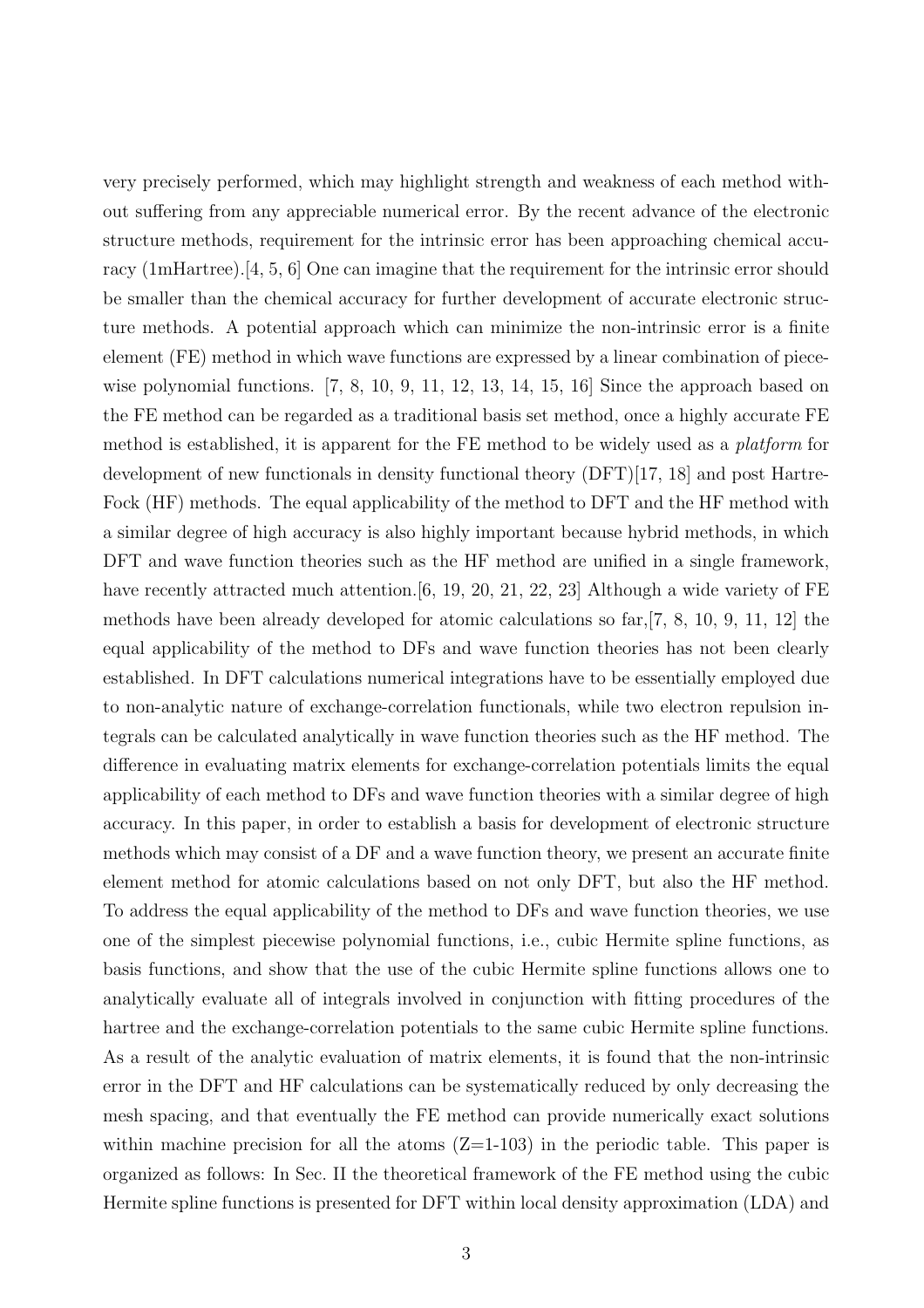the HF method. In Sec. III numerical accuracy of the FE method is demonstrated by the total energy energy calculations of all the atoms  $(Z=1-103)$  in the periodic table. In Sec. IV we summarize the FE method, and discuss a future possible application of the method in development of a new functional in DFT. Throughout the paper, we use atomic units, where  $\hbar = e^2 = m_e = 1.$ 

## 2 FINITE ELEMENT METHOD

### 2.1 Local density functional

Let us start to write the one particle wave function  $\psi_{nlm}$  as

$$
\psi_{nlm}(\mathbf{r}) = Y_{lm}(\hat{\mathbf{r}}) R_{nl}(r),\tag{1}
$$

where  $Y_{lm}$  and  $R_{nl}$  are a spherical harmonic and a radial wave function, respectively. By introducing change of variables  $r = x^2$ , [24] which allows us to eliminate the cusp of wave functions at the origin in x-coordinate, and assuming a spherical potential  $V(x)$ , the radial Schrödinger equation is given by

$$
\hat{H}R_{nl}(x) = \varepsilon_{nl}R_{nl}(x) \tag{2}
$$

with

$$
\hat{H} = \hat{T}_0 + \hat{T}_1 + V(x),\tag{3}
$$

where the operators  $\hat{T}_0$  and  $\hat{T}_1$  are defined by

$$
\hat{T}_0 = -\frac{1}{8x^2} \frac{d^2}{dx^2} - \frac{3}{8x^3} \frac{d}{dx},\tag{4}
$$

$$
\hat{T}_1 = \frac{l(l+1)}{2x^4},\tag{5}
$$

and the potential  $V(x)$  is the sum of three contributions:

$$
V(x) = \frac{-Z}{x^2} + V_{\rm H}(x) + V_{\rm xc}(x). \tag{6}
$$

The first term is the attractive potential of the nucleus with atomic number Z, and the second and third are the hartree and exchange correlation potentials, respectively. Although we restrict ourselves to the spherical potential in the paper, the FE method we discuss may be generalized to the non-spherical case by combining with the Slater method.[2] We now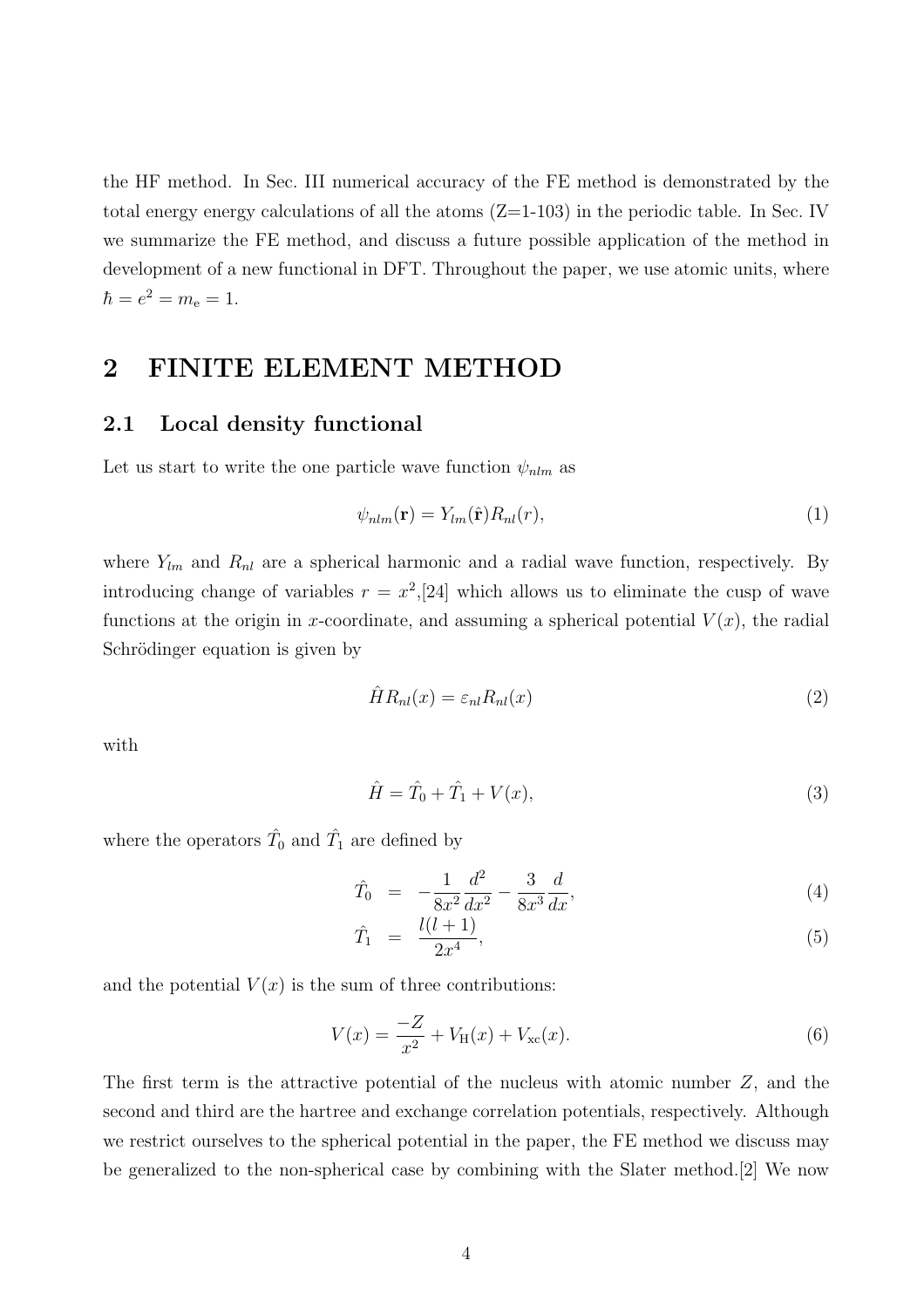expand the radial function  $R(x)$  using cubic Hermite spline functions S as basis functions [28], which are placed on a regular mesh with spacing  $d$  in x-coordinate, as follows:

$$
R_{nl}(x) = \sum_{i=0}^{N-1} \sum_{k=0}^{1} c_{ik}^{(nl)} S_k^{(i)}(\frac{x - x_i}{d}),
$$
\n(7)

where the spacing is determined by  $d \equiv x_{\text{max}}/(N-1)$ , and  $S_0$  and  $S_1$ , shown in Fig. 1(a), are defined by

$$
S_0(x) = \begin{cases} 1 - 3x^2 + 2x^3, & 0 \le x \le 1 \\ S_0(-x), & -1 \le x < 0 \\ 0, & \text{otherwise} \end{cases}
$$
(8)  

$$
S_1(x) = \begin{cases} x - 2x^2 + x^3, & 0 \le x \le 1 \\ -S_1(-x), & -1 \le x < 0 \\ 0, & \text{otherwise} \end{cases}
$$
(9)

The spline function  $S_0$  satisfies a set of conditions that  $S_0(0) = 1$ ,  $S'_0(0) = 0$ , and  $S_0(\pm 1) =$  $S'_0(\pm 1) = 0$ , while  $S_1$  satisfies  $S_1(0) = 0$ ,  $S'_1(0) = 1$ , and  $S_1(\pm 1) = S'_1(\pm 1) = 0$ . The superscript (*i*) for  $S_k^{(i)}$  $\kappa_k^{(i)}$  in Eq. (7) means that the origin of  $S_k$  is shifted to  $x_i$ , where  $x_i$  is given by  $id$ . The accuracy in description of  $R$  can be systematically controlled by increasing N as shown later. Employing Eq.  $(7)$  for Eq.  $(2)$  readily gives the following generalized eigenvalue problem:

$$
Hc = \varepsilon Sc,\tag{10}
$$

where  $H$  and  $S$  are the hamiltonian and overlap matrices, respectively, and these matrices becomes septuple diagonal in LDA, since basis functions  $S^{(i)}$  interact with basis functions  $S^{(i\pm 1)}$  in the nearest neighbor sites  $i \pm 1$ . All the matrix elements, except for that of the exchange-correlation potential such as LDA,[25, 26] can be analytically evaluated. For example, all the non-zero matrix elements for the operator  $\hat{T}_0$  are found to be off-site elements

$$
\langle S_0^{(i)} | \hat{T}_0 | S_0^{(i+1)} \rangle = \frac{-3d^2}{280} (5 + 24i + 42i^2 + 28i^3), \tag{11}
$$

$$
\langle S_0^{(i)} | \hat{T}_0 | S_1^{(i+1)} \rangle = \frac{d^2}{560} (-5 - 12i + 14i^3), \tag{12}
$$

$$
\langle S_1^{(i)}|\hat{T}_0|S_0^{(i+1)}\rangle = \frac{-d^2}{560}(7+30i+42i^2+14i^3),\tag{13}
$$

$$
\langle S_1^{(i)}|\hat{T}_0|S_1^{(i+1)}\rangle = \frac{-d^2}{3360}(11+36i+42i^2+28i^3),\tag{14}
$$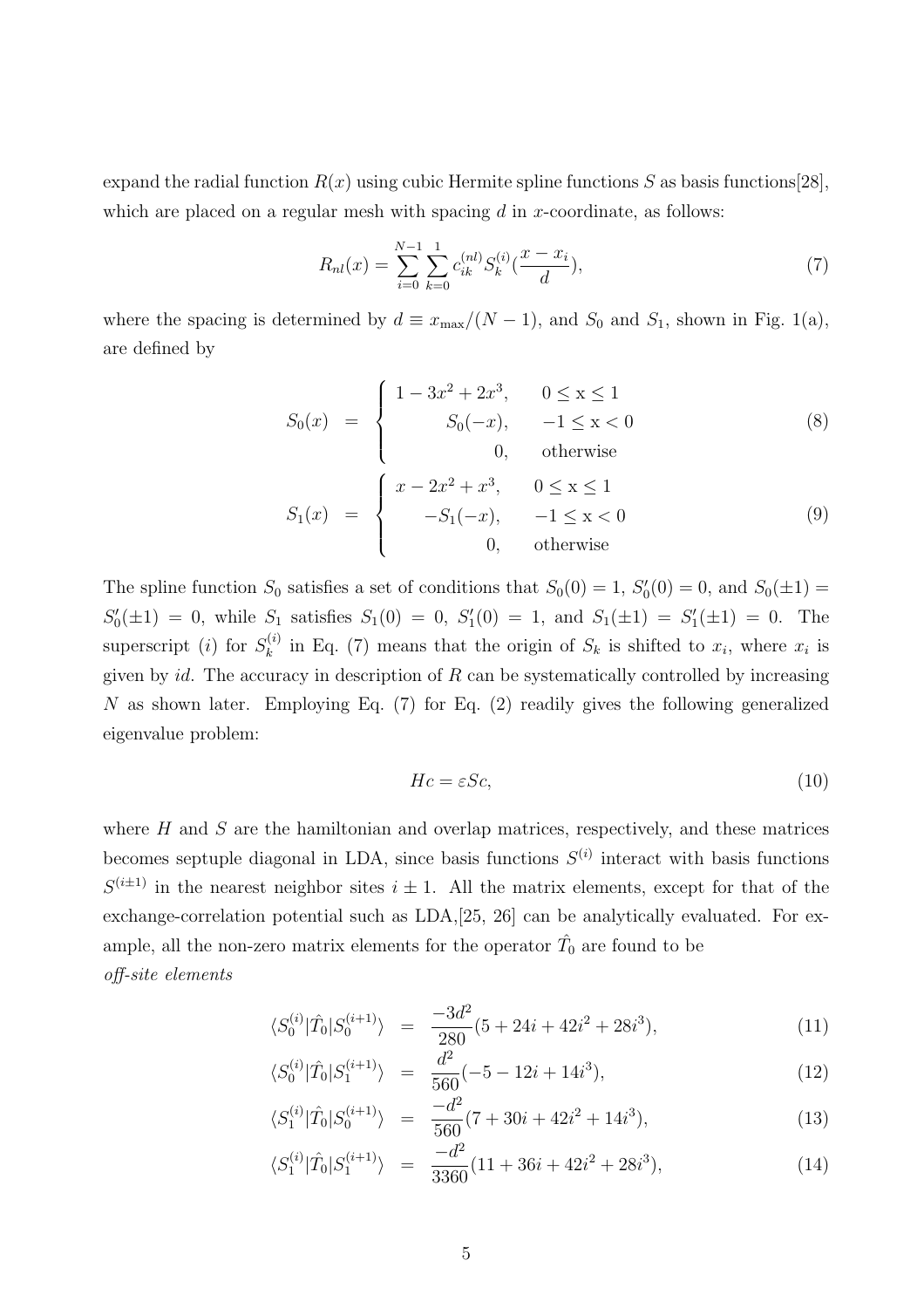

Figure 1: (Color online) (a) Cubic Hermite spline functions  $S_0$  and  $S_1$  defined by Eqs. (8) and (9). (b) Two sorts of regular meshes  $\{x_i\}$  and  $\{y_i\}$  in x-coordinate, which are used for fitting of the hartree and exchange-correlation potentials.

on-site elements for  $i \neq 0$ 

$$
\langle S_0^{(i)} | \hat{T}_0 | S_0^{(i)} \rangle = \frac{3d^2}{35} (6i + 7i^3), \tag{15}
$$

$$
\langle S_0^{(i)} | \hat{T}_0 | S_1^{(i)} \rangle = \langle S_1^{(i)} | \hat{T}_0 | S_0^{(i)} \rangle = \frac{d^2}{40} (1 + 6i^2), \tag{16}
$$

$$
\langle S_1^{(i)}|\hat{T}_0|S_1^{(i)}\rangle = \frac{d^2}{105}(3i+7i^3),\tag{17}
$$

on-site elements for  $i=0$ 

$$
\langle S_0^{(0)} | \hat{T}_0 | S_0^{(0)} \rangle = \frac{15d^2}{208}, \tag{18}
$$

$$
\langle S_0^{(0)} | \hat{T}_0 | S_1^{(0)} \rangle = \langle S_1^{(0)} | \hat{T}_0 | S_0^{(0)} \rangle = \frac{d^2}{80},\tag{19}
$$

$$
\langle S_1^{(0)} | \hat{T}_0 | S_1^{(0)} \rangle = \frac{11d^2}{3360}.
$$
 (20)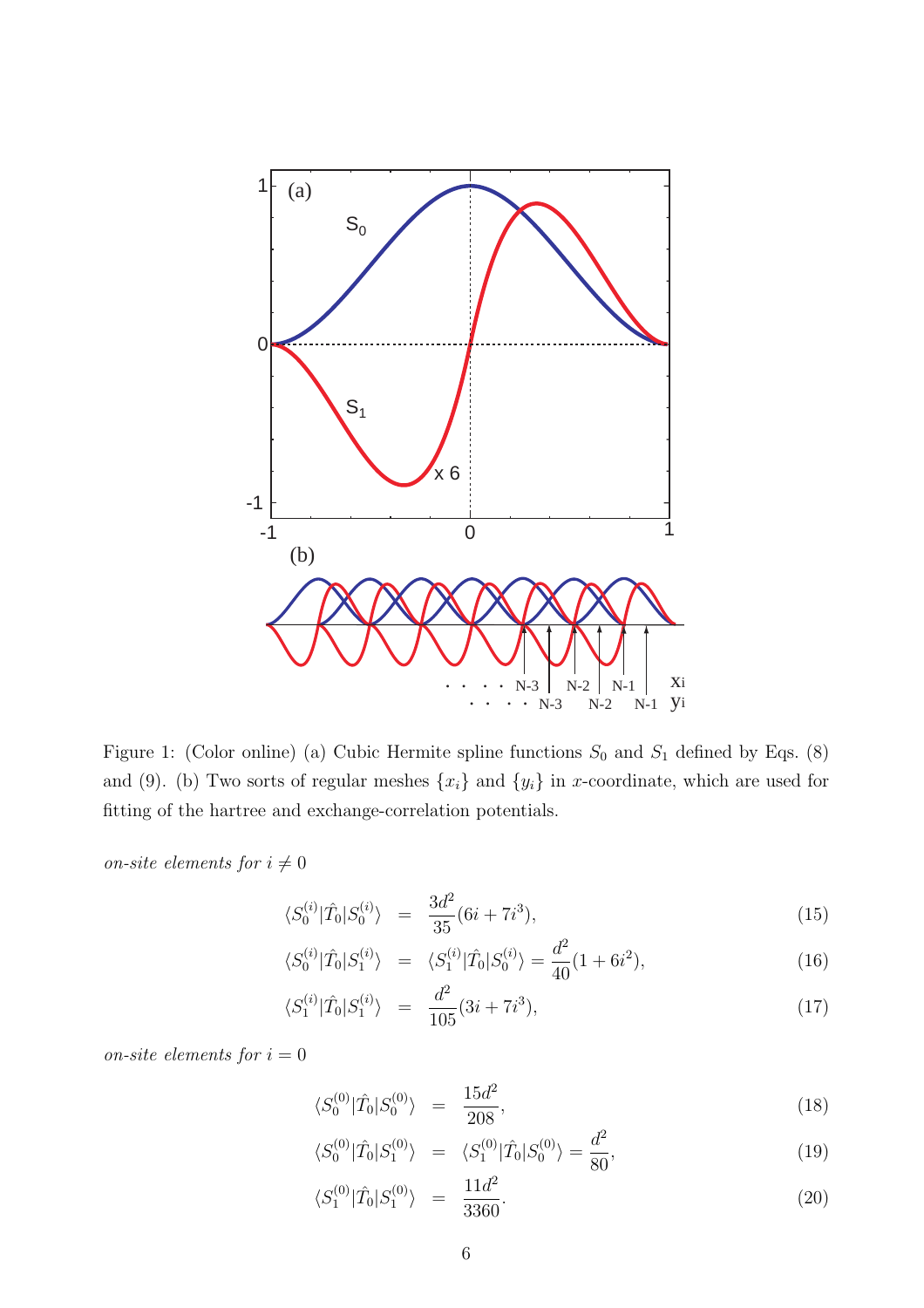It turns out that the matrix elements depend on the site  $i$  as a result that the extent of region spanned by the basis function in  $r$ -coordinate varies depending on the site  $i$ . Also it is noted that four on-site matrix elements at  $i = 0$  have to be calculated by taking account of a fact that the basis functions  $S^{(0)}$  span only the region ranging from 0 to d in x-coordinate, resulting in Eqs. (18)-(20). As well as  $\hat{T}_0$ , the matrix elements for  $\hat{T}_1$ ,  $-Z/x^2$ , and  $V_H(x)$  and the overlap matrix elements can be analytically evaluated, and all the analytic formulas and MATHEMATICA codes for generating them are provided in Secs. S-1-12 of the supplemental material. Although the matrix elements for  $V_H$  can be analytically evaluated as shown in the section of HF method, for the LDA calculation we present an alternative numerical method which is much faster than the analytic counterpart, while keeping numerical accuracy. Thus, one may see that in LDA the remaining matrix elements which are numerically evaluated are only those for the hartree and exchange-correlation potentials in the FE method.

Here we show that even the matrix elements for the hartree and exchange-correlation potentials can be very accurately evaluated by utilizing the same cubic spline functions in the FE method. Let us introduce two sorts of regular meshes with spacing  $d$  in x-coordinate, that is, one is  $x_i$  as defined before and the other  $y_i \equiv d(i + \frac{1}{2})$  $(\frac{1}{2})$ , as shown in Fig. 1(b). We evaluate the charge density  $n$  on the two regular meshes, where, by recalling that the basis functions are strictly localized in real space, one can compute the charge density  $n$  by considering only contributions of the neighboring sites at each mesh point, and fit the charge density on the meshes to the following function:

$$
n(x) = \sum_{i=0}^{N-1} \left( a_i S_0^{(i)} \left( \frac{x - x_i}{d} \right) + b_i S_1^{(i)} \left( \frac{x - x_i}{d} \right) \right),\tag{21}
$$

where  $a_i$  and  $b_i$  are uniquely determined by a set of recurrence formulas:

$$
a_i = n(x_i),
$$
  
\n
$$
b_i = \begin{cases} 8n(y_i) - 4a_i, & i = N - 1 \\ 8n(y_i) - 4a_i - 4a_{i+1} + b_{i+1}, & i \neq N - 1, \end{cases}
$$
\n(22)

The recurrence formulas are derived by noting that only  $S_0^{(i)}$  $v_0^{(i)}$  is non-zero at  $x_i$  as shown in Fig. 1(b) and that  $b_i$  is only the unknown parameter if we start to fit  ${V_{\text{xc}}(y_i)}$  to the function Eq. (21) from  $y_{N-1}$ , which results in that Eq. (23) has to be recursively solved starting from  $i = N - 1$ . Once *n* is expanded in terms of the Hermite spline functions, by considering the spherical charge density distribution, we can analytically evaluate the hartree potential as

$$
V_{\rm H}(x_i) = \frac{8\pi}{x_i^2} \int_0^{x_i} n(x')x'^5 dx' + 8\pi \int_{x_i}^{\infty} n(x')x'^3 dx',
$$
\n(24)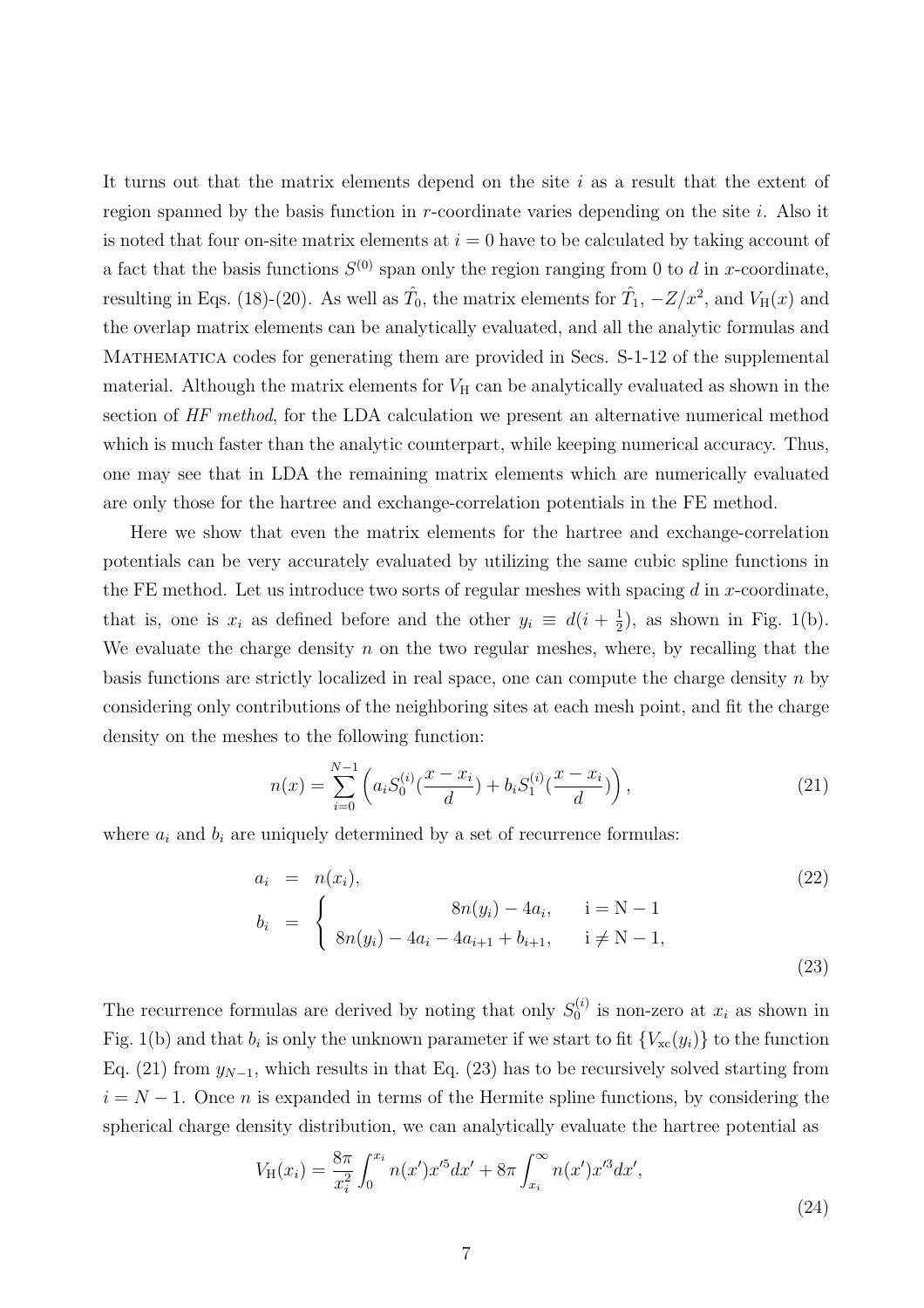where the integrals are analytically evaluated due to the integrands by simple polynomial functions. As well,  ${V_H(y_i)}$  on the other mesh  $y_i$  are calculated in the same way as for  ${V_H(x_i)}$ . The explicit formulas of the integrals can be found in Secs. S-13 and 14 of the supplemental material. Using the similar way to the expansion of charge density, the set of  ${V_H(x_i)}$  and  ${V_H(y_i)}$  can be fitted to

$$
V_{\rm H}(x) = \sum_{i=0}^{N-1} \left( A_i S_0^{(i)} \left( \frac{x - x_i}{d} \right) + B_i S_1^{(i)} \left( \frac{x - x_i}{d} \right) \right),\tag{25}
$$

where the coefficients  $A_i$  and  $B_i$  are uniquely determined by the similar recurrence formulas to Eqs. (22) and (23). Once  ${V_H(x_i)}$  and  ${V_H(y_i)}$  are fitted to Eq. (25), the calculation of matrix elements for  $V_H(x)$  is straightforward as follows:

$$
\langle S_k^{(i)} | V_{\rm H} | S_{k'}^{(j)} \rangle = \sum_{p=0}^{N-1} \left( A_i \langle S_k^{(i)} | S_0^{(p)} | S_{k'}^{(j)} \rangle + B_i \langle S_k^{(i)} | S_1^{(p)} | S_{k'}^{(j)} \rangle \right). \tag{26}
$$

The integrals involved survive only if  $p = i-1, i$ , or  $i+1$  for  $i = j$ , and  $p = i$  or j for  $|i-j| =$ 1, and there are 24 and 16 non-zero elements for the former and the latter, respectively, which can be easily evaluated in analytic formulas. The other combinations give always zero elements due to the strictly localized spline functions. All the analytic formulas and Mathematica codes for generating them are provided in Secs. S-15-21 of the supplemental material. The matrix elements for the exchange-correlation potential can be calculated by just replacing  $V_H$  with  $V_{\text{xc}}$  in Eqs. (25) and (26) after  $\{V_{\text{xc}}(x_i)\}\$ and  $\{V_{\text{xc}}(y_i)\}\$ are calculated by LDA. Thus, from the above derivation we see that all the matrix elements required in the FE method within LDA are evaluated without introducing numerical integration which can be a serious source of numerical error. It is also pointed out that the extension of the method to generalized gradient approximation (GGA)[27] has no difficulty. We only have to perform the evaluation of  $V_{\text{xc}}$  by GGA instead of LDA.

Since the resultant hamiltonian and overlap matrices are septuple diagonal, the eigenvalues and eigenstates can be efficiently calculated by a combination of a shift-and-inverse Lanczos method and a shift-invert method,[29] which are used to estimate approximate eigenstates and to refine the approximate eigenstates, respectively. To calculate approximate eigenstates by the shift-and-inverse Lanczos method, the generalized eigenvalue problem Eq. (10) is now transformed to

$$
H'c' = \lambda S^{-1}c',\tag{27}
$$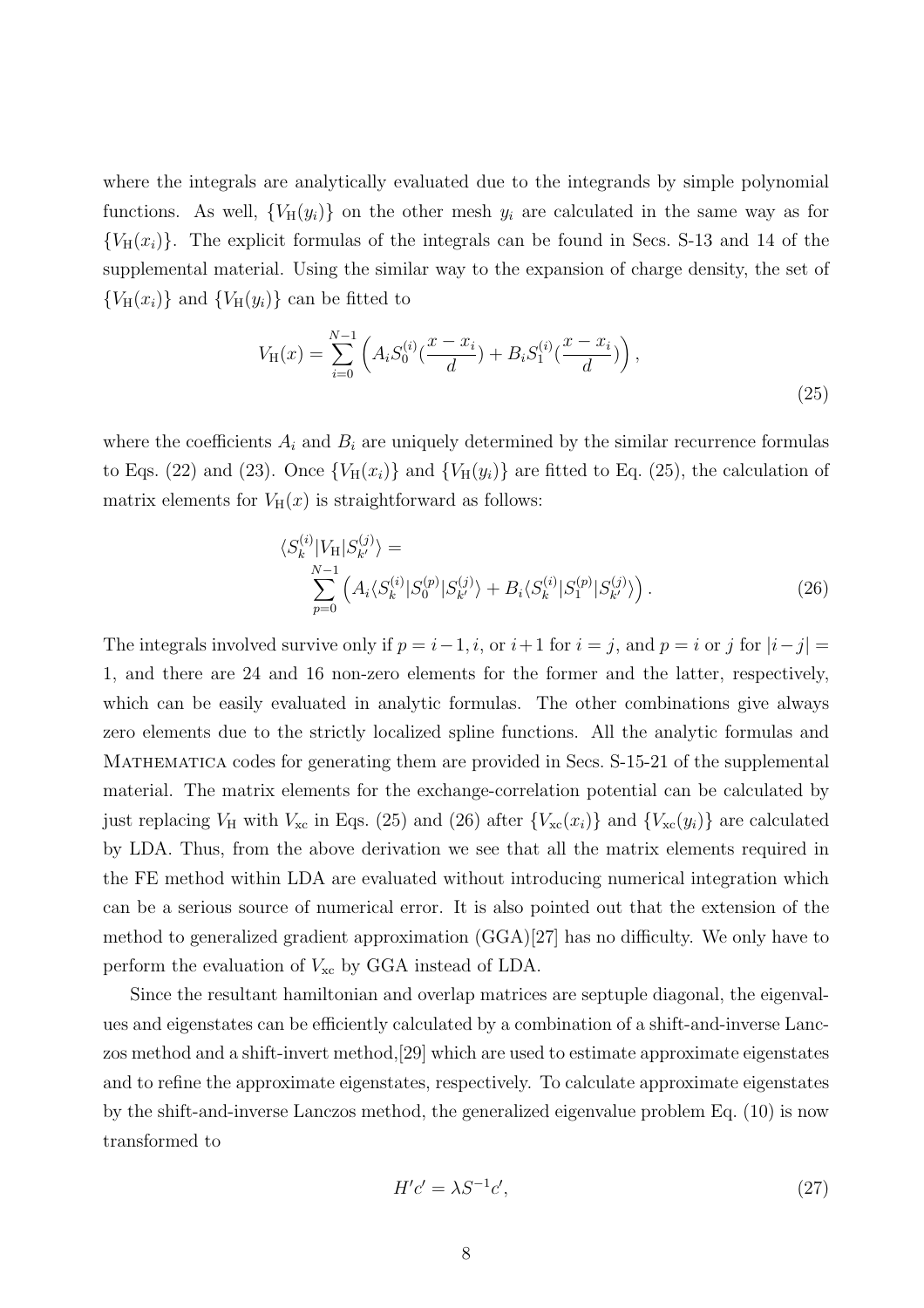where the transformed hamiltonian  $H'$ , eigenvalues  $\lambda$ , and eigenvectors c' are given by

$$
H' = (H - \varepsilon_0 S)^{-1}, \tag{28}
$$

$$
\lambda = \frac{1}{\varepsilon - \varepsilon_0},\tag{29}
$$

$$
c' = Sc.
$$
 (30)

The shift  $\varepsilon_0$  for the eigenvalues is taken to be an approximate lowest eigenvalue for each angular momentum  $l$ , which can be found from the results at the previous self-consistent field (SCF) step. Then, the Lanczos iteration for Eq. (27) is performed by the following recurrence formulas:

$$
\alpha_n = \langle u_n | H' | u_n \rangle,\tag{31}
$$

$$
|r_n\rangle = SH'|u_n\rangle - \beta_n |u_{n-1}\rangle - \alpha_n |u_n\rangle, \qquad (32)
$$

$$
\beta_{n+1} = \sqrt{\langle r_n | S^{-1} | r_n \rangle}, \tag{33}
$$

$$
|u_{n+1}\rangle = |r_n\rangle/\beta_{n+1},\tag{34}
$$

where the initial vector  $|u_0\rangle$  is generated by random numbers, but normalized with respect to  $S^{-1}$ . The multiplication between a matrix and a vector,  $(H - \varepsilon_0 S)^{-1} |u_n\rangle$  and  $S^{-1} |u_n\rangle$ , can be calculated by making use of the LU and Cholesky factorizations, respectively, in  $O(N)$  operations. The recursion level of 100-200 is used to obtain sufficient convergence. By diagonalizing the tridiagonal matrix of which diagonal elements are  $\alpha_n$  and the off-diagonal elements are  $\beta_n$ , and back-transforming  $\{\lambda\}$  and  $\{c'\}$  by Eqs. (29)-(30), one can obtain a set of approximate eigenvalues  $\{\varepsilon\}$  and eigenvectors  $\{c\}$  starting from the lowest state. The approximate eigenvalues  $\{\varepsilon\}$  and eigenvectors  $\{c\}$  obtained by the shift-and-inverse Lanczos method can be further refined by the following shift-invert method:

$$
|d_{n+1}\rangle = (H - \varepsilon_n S)^{-1} S |c_n\rangle, \tag{35}
$$

$$
\varepsilon_{n+1} = \varepsilon_n + \frac{1}{\langle c_n | S | d_{n+1} \rangle},\tag{36}
$$

$$
|c_{n+1}\rangle = \frac{|d_{n+1}\rangle}{\langle d_{n+1}|S|d_{n+1}\rangle},\tag{37}
$$

where one of the approximate vectors, corresponding to an occupied state, is chosen as the initial vector  $|c_0\rangle$ . The iteration is repeated until a condition  $|\varepsilon_{n+1} - \varepsilon_n| < 10^{-16}$  is satisfied. Only less than 10 iterations are enough to achieve the condition for each eigenstate. It is also noted that the shift-and-inverse Lanczos method can be skipped as the SCF iteration converges, since the eigenvectors found at the previous SCF step are good approximation for the shift-invert method at the next SCF step, which allows us to accelerate the calculation.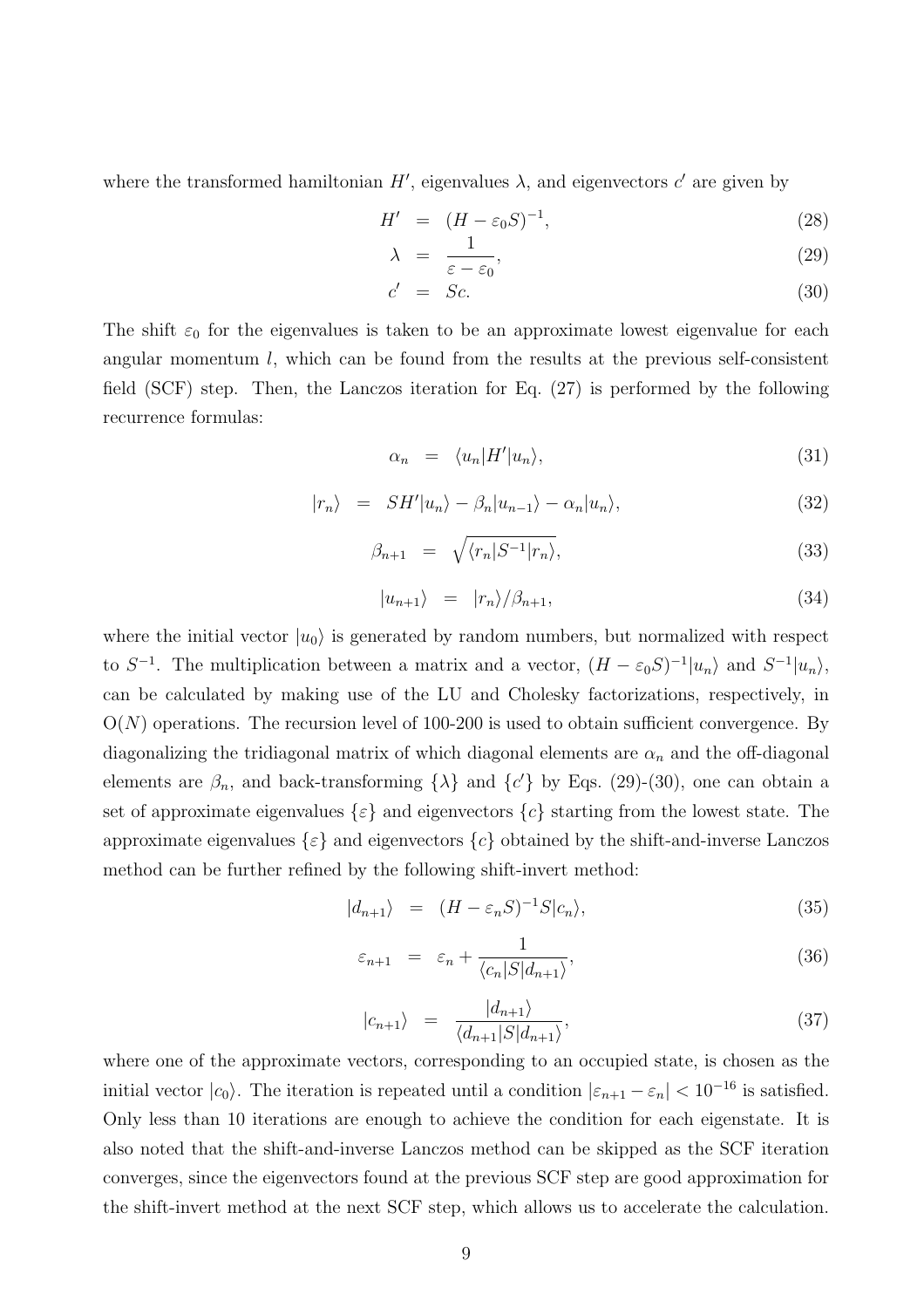### 2.2 HF method

The difference between the LDA and HF methods lies in treatment of the exchange potential. In the HF method, the following potential is used instead of Eq. (6)

$$
\hat{V} = \frac{-Z}{x^2} + V_H(x) + \hat{V}_X,
$$
\n(38)

where  $\hat{V}_X$  is the nonlocal exchange operator which acts as

$$
\hat{V}_X \psi_\alpha(\mathbf{r}) = \sum_{\beta}^{occ.} \int d^3 r' \psi_\beta^*(\mathbf{r}') \frac{1}{|\mathbf{r} - \mathbf{r}'|} \psi_\alpha(\mathbf{r}') \psi_\beta(\mathbf{r}). \tag{39}
$$

One can analytically evaluate matrix elements for the nonlocal exchange potential thanks to the simple polynomial of the Hermite spline functions. In addition, the matrix elements for the hartree potential are also analytically evaluated to keep consistency in evaluating the matrix elements for the hartree and exchange potentials in the HF method, while the matrix elements are evaluated in an alternative way in the LDA calculation. To evaluate the exchange potential with the one particle wave functions Eq. (1), the Coulomb operator is expanded in terms of the spherical harmonics

$$
\frac{1}{|\mathbf{r} - \mathbf{r}'|} = \sum_{\lambda=0}^{\infty} \sum_{\mu=-\lambda}^{\lambda} \left(\frac{r_{\le}^{\lambda}}{r_{>}^{\lambda+1}}\right) Y_{\lambda\mu}^*(\hat{r}) Y_{\lambda\mu}(\hat{r}'),\tag{40}
$$

where  $r_{\geq}$  and  $r_{\leq}$  are the greater and lesser of r and r', respectively. By using the expansion of the radial function Eq. (7) along with Eq. 40, the exchange energy is computed as follows:

$$
E_X = \frac{1}{2} \sum_{\alpha} \langle \psi_{\alpha} | \hat{V}_X | \psi_{\alpha} \rangle
$$
  
=  $\sum_{l=0}^{l_{\text{max}}} \sum_{i_1, i_2=0}^{N-1} \sum_{k_1, k_2=0}^{1} \rho_{i_1, k_1, i_2, k_2}^l \langle S_{k_1}^{(i_1)}, l | \hat{V}_X | S_{k_2}^{(i_2)}, l \rangle$  (41)

where  $\rho$  is the spherically averaged density matrix for each l channel

$$
\rho_{i,k,i',k'}^l = (2l+1) \sum_{n'l'}^{occ.} \delta_{ll'} c_{ik}^{(n'l')} c_{i'k'}^{(n'l')},\tag{42}
$$

and  $\langle S_{k_1}^{(i_1)} \rangle$  $\hat{V}_{k_1}^{(i_1)},l|\hat{V}_X|S_{k_2}^{(i_2)}$  $\langle k_2^{(2)}\rangle$ , l) is l-dependent matrix elements of the exchange potential in a representation with the Hermite spline basis functions. Similarly, the Hartree energy is computed as

$$
E_H = \sum_{l=0}^{l_{\text{max}}} \sum_{i_1, i_2=0}^{N-1} \sum_{k_1, k_2=0}^1 \rho_{i_1, k_1, i_2, k_2}^l \langle S_{k_1}^{(i_1)} | \hat{V}_H | S_{k_2}^{(i_2)} \rangle, \tag{43}
$$

with *l*-independent matrix elements  $\langle S_{k_1}^{(i_1)} \rangle$  $\hat{V}_{k_1}^{(i_1)} | \hat{V}_H | S_{k_2}^{(i_2)}$  $\langle k_2^{(2)} \rangle$ . After performing the integration in the angular coordinates, the matrix elements of  $\hat{V}_H$  and  $\hat{V}_X$ , which are parts of the hamiltonian matrix elements, are obtained as

$$
\langle S_{k_1}^{(i_1)} | V_H | S_{k_2}^{(i_2)} \rangle = \sum_{l'=0}^{l_{\text{max}}} \sum_{k_3, k_4=0}^{1} \sum_{i_3, i_4=0}^{N-1} \rho_{i_3, k_3, i_4, k_4}^{l'} \langle 13 | 24 \rangle_{\lambda=0}, \tag{44}
$$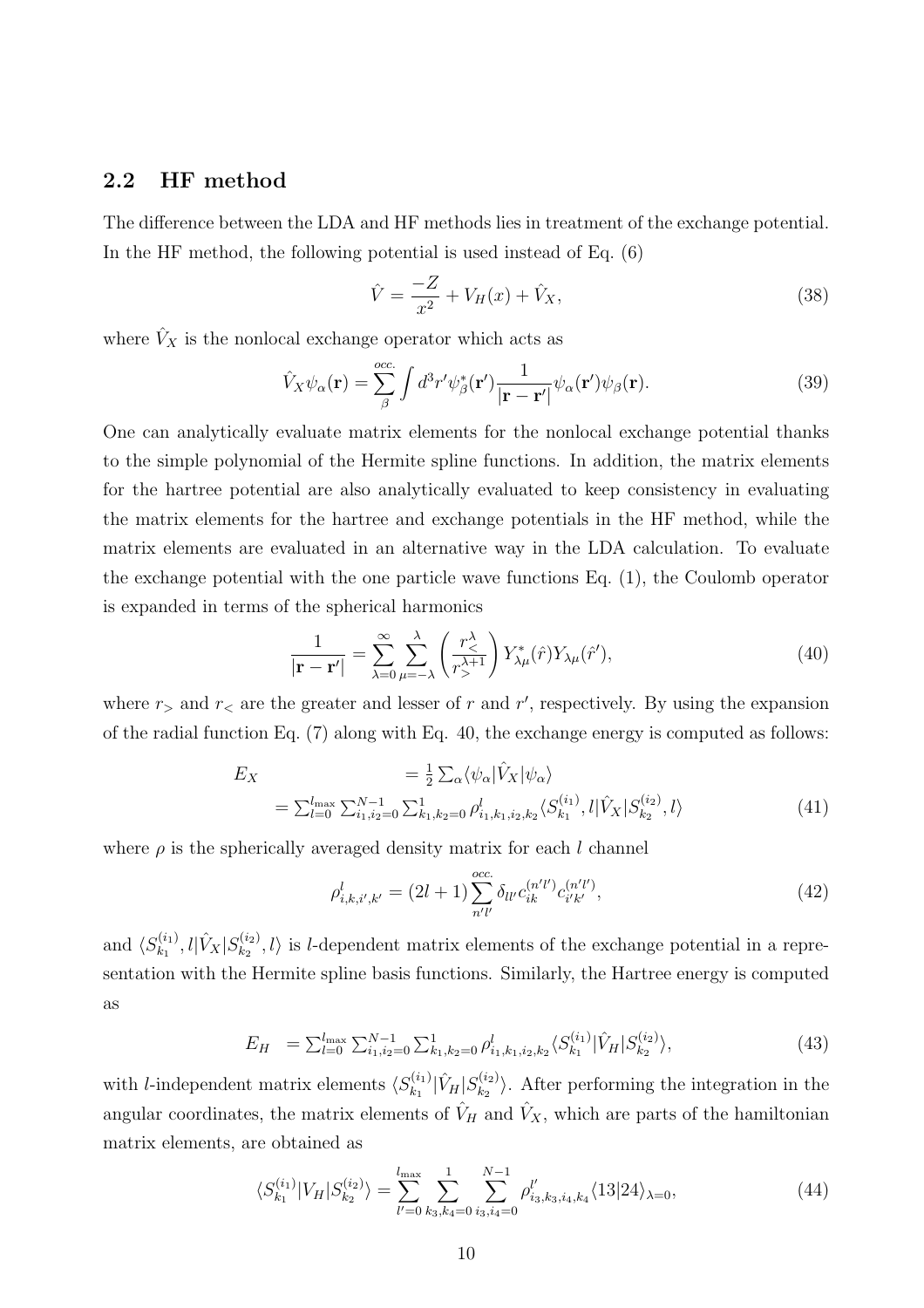and

$$
\langle S_{k_1}^{(i_1)}, l | \hat{V}_X | S_{k_2}^{(i_2)}, l \rangle = -\frac{1}{2} \sum_{l'=0}^{l_{\text{max}}} \sum_{k_3, k_4=0}^1 \sum_{i_3, i_4=0}^{N-1} \rho_{i_3, k_3, i_4, k_4}^{l'} \times \sum_{\lambda=|l-l'|}^{l+l'} C_{l,\lambda}^{l'} \langle 13 | 42 \rangle_{\lambda},
$$
\n(45)

where the coefficient  $C_{l,\lambda}^{l'}$  is

$$
C_{l,\lambda}^{l'} \equiv \frac{4\pi}{(2l+1)(2l'+1)(2\lambda+1)} \sum_{m=-l}^{l} \sum_{m'=-l'}^{l'} \sum_{\mu=-\lambda}^{\lambda} (f \, d\Omega_r Y_{l'm'}^*(\hat{r}) Y_{lm}(\hat{r}) Y_{\lambda\mu}(\hat{r}))^2, \tag{46}
$$

and the quantity denoted by a closed bracket is the two-electron integrals

$$
\langle tu|vw\rangle_{\lambda} \equiv \int_0^{\infty} dr \int_0^{\infty} S_{k_t}^{(i_t)}(r) S_{k_u}^{(i_u)}(r') \left(\frac{r_{<}^{\lambda+2}}{r_{>}^{\lambda-1}}\right) \times S_{k_v}^{(i_v)}(r) S_{k_w}^{(i_w)}(r') \n= 4 \int_0^{\infty} dx \int_0^{\infty} dx' x_{<}^{3-2\lambda} x_{<}^{5+2\lambda} \times S_{k_t}^{(i_t)}(x) S_{k_u}^{(i_u)}(x') S_{k_v}^{(i_v)}(x) S_{k_w}^{(i_w)}(x').
$$
\n(47)

The factor of a half in Eq. 45 appears because degenerate spin configurations are assumed here. Note also in Eq. 45 that the summation over  $\lambda$  is truncated due to the fact that the coefficient  $C_{l\lambda}^{l'}$  is always zero when  $\lambda > l + l'$  or  $\lambda < |l - l'|$ . The integral 47 is invariant under the following rotations of indices

$$
\langle 12|34\rangle_{\lambda} = \langle 32|14\rangle_{\lambda} = \langle 14|32\rangle_{\lambda} = \langle 34|12\rangle_{\lambda}
$$

$$
= \langle 21|43\rangle_{\lambda} = \langle 41|23\rangle_{\lambda} = \langle 23|41\rangle_{\lambda} = \langle 43|21\rangle_{\lambda}.
$$
(48)

Due to this invariance, the ordering among the mesh indices

$$
i_1 \le i_3, \qquad i_1 \le i_2 \le i_4,\tag{49}
$$

can be assumed without losing generality. Furthermore, by considering that the integral has a non-zero value only when  $i_1$  and  $i_3$  specify the same mesh point or the neighboring points with each other, and so are  $i_2$  and  $i_4$ , it is also possible to assume

$$
i_3 \le i_4. \tag{50}
$$

To summarize above, one can safely assume that

$$
i_1 = \inf(i_1, i_2, i_3, i_4), \qquad i_4 = \sup(i_1, i_2, i_3, i_4)
$$
\n
$$
(51)
$$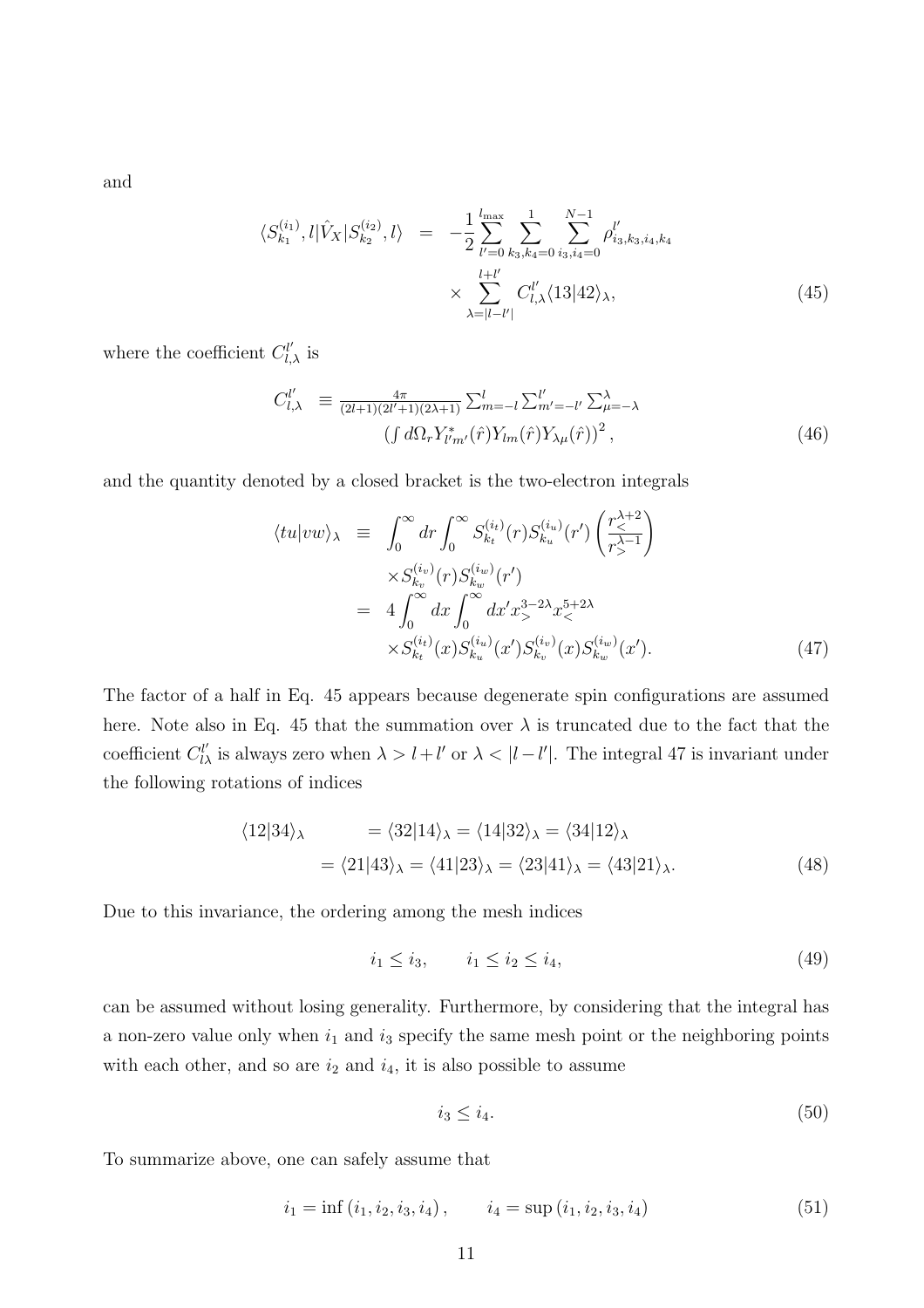and

$$
i_2 = i_4
$$
 or  $i_4 - 1$ ,  $i_3 = i_1$  or  $i_1 + 1$ . (52)

This is validated because the integral is always zero whenever Eqs. 51 and 52 cannot be satisfied simultaneously under any rotation in Eq. 48. Then, within this assumption, the integration ranges for  $x$  and  $x'$  in Eq. 47 are

$$
x \in [x_0, x_1], \quad x_0 = d(i_3 - 1), \quad x_1 = d(i_1 + 1), \tag{53}
$$

$$
x' \in [x'_0, x'_1], \quad x'_0 = d(i_4 - 1), \quad x'_1 = d(i_2 + 1).
$$
\n
$$
(54)
$$

These ranges may and may not overlap with each other. The simpler case is when  $x_1 \leq x'_0$ or, equivalently,  $i_4 \geq i_1 + 2$  and thus they have no overlap. In this case, the integral is given as

$$
\langle 12|34\rangle_{\lambda} = 4d^{10}D_{i_1,k_1,i_3,k_3}^{5+2\lambda}D_{i_2,k_2,i_4,k_4}^{3-2\lambda},\tag{55}
$$

where

$$
D_{i,k,i',k'}^l \equiv \int_{i'-1}^{i+1} dt \ t^l S_k(t-i) S_{k'}(t'-i'). \tag{56}
$$

Note that the integration range is bounded to be non-negative. Therefore, the actual lower limit of the above integral is  $\sup(i'-1,0)$ , although we denote it as  $i'-1$  for simplicity. Readers must keep in mind that the similar notations are also used in the following equations. For the other case where  $x_1 > x'_0$  or, equivalently,  $i_4 = i_1$  or  $i_1 + 1$ , the ranges have overlap with each other for

$$
x \in [x'_0, x_1]. \tag{57}
$$

Then, the integral is given as

$$
\langle 12|34\rangle_{\lambda} = 4d^{10} \left( L_{i_1,k_1,i_3,k_3}^{5+2\lambda,i_4} D_{i_2,k_2,i_4,k_4}^{3-2\lambda} + D_{i_1,k_1,i_3,k_3}^{5+2\lambda,i_4} R_{i_2,k_2,i_4,k_4}^{3-2\lambda,i_1} \right),
$$
\n(58)

where

$$
Q_{\{i_t\}\{k_t\}}^{\lambda} \equiv \int_{i_4-1}^{i_1+1} dt \int_{i_4-1}^{i_1+1} dt' \ t_<^{5+2\lambda} t_>^{3-2\lambda} S_{k_1}(t - i_1)
$$
  
 
$$
\times S_{k_2}(t'-i_2) S_{k_3}(t - i_3) S_{k_4}(t'-i_4), \tag{59}
$$

$$
L_{i_1,k_1,i_3,k_3}^{\lambda,i_4} \equiv \int_{i_3-1}^{i_4-1} dt \ t^{\lambda} S_{k_1}(t-i_1) S_{k_3}(t-i_3), \tag{60}
$$

$$
R_{i_2,k_2,i_4,k_4}^{\lambda,i_1} \equiv \int_{i_1+1}^{i_4+1} dt \ t^{\lambda} S_{k_2}(t-i_2) S_{k_4}(t-i_4). \tag{61}
$$

All the integrals  $D, Q, L$  and  $R$  in Eqs. 56, 59, 60 and 61, respectively, can be analytically solved. For example, the integral D with  $l = 5$  are: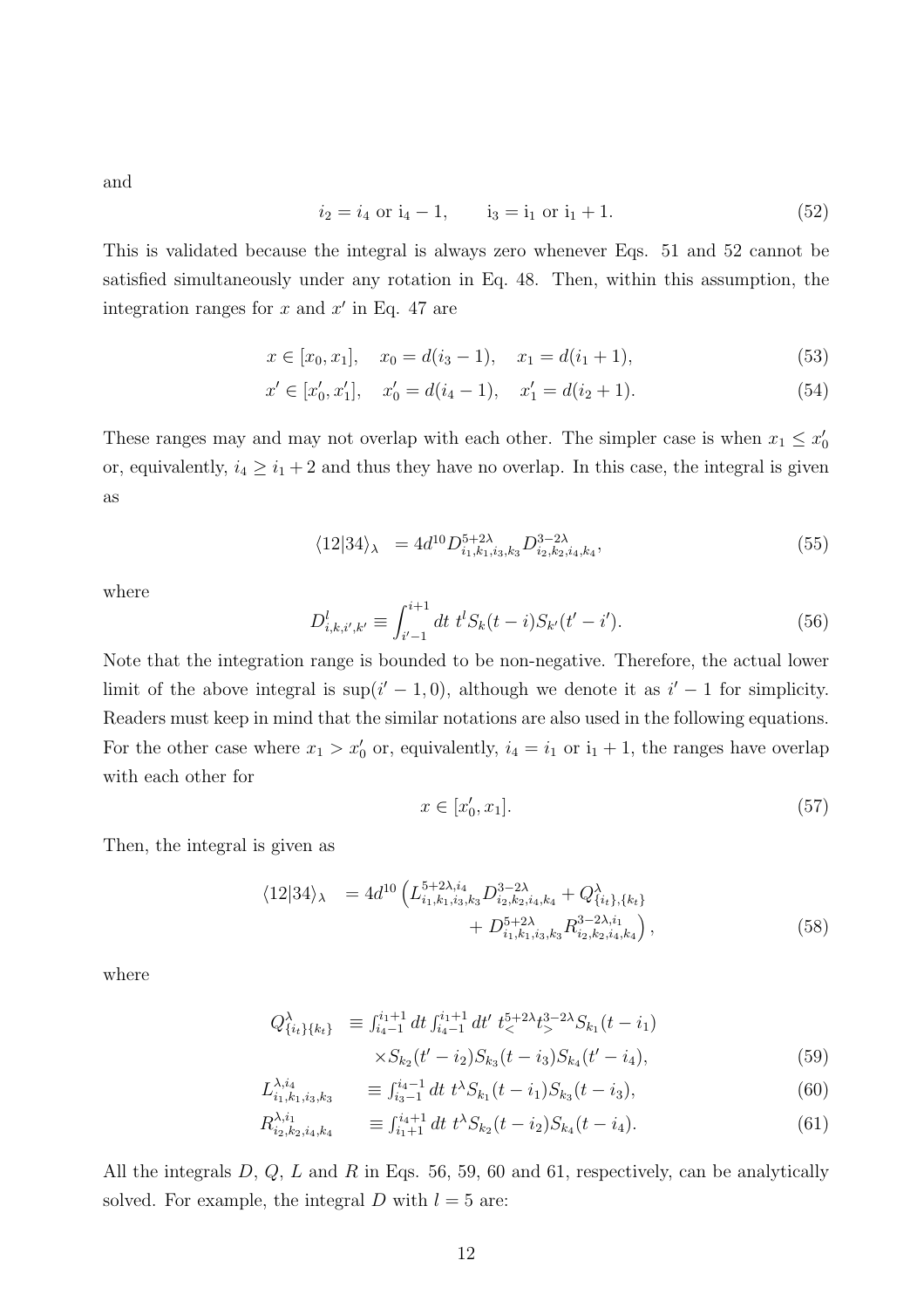When  $i' = i = 0$ ,

$$
D_{0,0,0,0}^5 = \frac{7}{1980},\tag{62}
$$

$$
D_{0,0,0,1}^5 = D_{0,1,0,0}^5 = \frac{13}{13860},\tag{63}
$$

$$
D_{0,1,0,1}^5 = \frac{1}{3960}.\tag{64}
$$

When  $i' = i > 0$ ,

$$
D_{i,0,i,0}^5 = \frac{26i^5}{35} + \frac{38i^3}{63} + \frac{5i}{77},\tag{65}
$$

$$
D_{i,0,i,1}^5 = D_{i,1,i,0}^5 = \frac{i^4}{6} + \frac{4i^2}{63} + \frac{13}{6930},
$$
\n(66)

$$
D_{i,1,i,1}^5 = \frac{66i^5 + 110i^3 + 15i}{3465}.
$$
\n(67)

When  $i' = i + 1$ ,

$$
D_{i,0,i+1,0}^5 = \frac{9i^5}{70} + \frac{9i^4}{28} + \frac{23i^3}{63} + \frac{19i^2}{84} + \frac{23i}{308} + \frac{41}{3960},\tag{68}
$$

$$
D_{i,0,i+1,1}^5 = -\frac{13i^5}{420} - \frac{i^4}{14} - \frac{19i^3}{252} - \frac{11i^2}{252} - \frac{25i}{1848} - \frac{7}{3960},
$$
(69)

$$
D_{i,1,i+1,0}^{5} = \frac{13i^{5}}{420} + \frac{i^{4}}{12} + \frac{25i^{3}}{252} + \frac{4i^{2}}{63} + \frac{17i}{792} + \frac{1}{330},
$$
\n
$$
D_{i}^{5} = \frac{i^{5}}{4} + \frac{3}{5}i^{3} + \frac{i^{2}}{4}i^{2} + \frac{1}{11}i^{2} + \frac{1}{11}i^{3} + \frac{1}{11}i^{4} + \frac{1}{11}i^{5} + \frac{1}{11}i^{6} + \frac{1}{11}i^{7} + \frac{1}{11}i^{8} + \frac{1}{11}i^{9} + \frac{1}{11}i^{10} + \frac{1}{11}i^{10} + \frac{1}{11}i^{11} + \frac{1}{11}i^{11} + \frac{1}{11}i^{11} + \frac{1}{11}i^{10} + \frac{1}{11}i^{11} + \frac{1}{11}i^{11} + \frac{1}{11}i^{10} + \frac{1}{11}i^{11} + \frac{1}{11}i^{10} + \frac{1}{11}i^{11} + \frac{1}{11}i^{11} + \frac{1}{11}i^{10} + \frac{1}{11}i^{11} + \frac{1}{11}i^{10} + \frac{1}{11}i^{11} + \frac{1}{11}i^{11} + \frac{1}{11}i^{11} + \frac{1}{11}i^{11} + \frac{1}{11}i^{11} + \frac{1}{11}i^{11} + \frac{1}{11}i^{11} + \frac{1}{11}i^{11} + \frac{1}{11}i^{11} + \frac{1}{11}i^{11} + \frac{1}{11}i^{11} + \frac{1}{11}i^{11} + \frac{1}{11}i^{11} + \frac{1}{11}i^{11} + \frac{1}{11}i^{11} + \frac{1}{11}i^{11} + \frac{1}{11}i^{11} + \frac{1}{11}i^{11} + \frac{1}{11}i^{11} + \frac{1}{11}i^{11} + \frac{1}{11
$$

$$
D_{i,1,i+1,1}^5 = -\frac{i^5}{140} - \frac{i^4}{56} - \frac{5i^3}{252} - \frac{i^2}{84} - \frac{i}{264} - \frac{1}{1980}.
$$
 (71)

It turns out that the combinations of the mesh indices which gives non-zero values of Q are classified into the following cases

| Case 1:   | $i_1 = i_2 = i_3 = i_4 = 0$               |
|-----------|-------------------------------------------|
| Case $2:$ | $i_1 = i_2 = i_3 = i_4 > 0$               |
| Case 3:   | $i_1 = i_2 = i$ , and $i_3 = i_4 = i + 1$ |
| Case 4:   | $i_1 = i_2 = i_3 = i$ , and $i_4 = i + 1$ |
| Case 5:   | $i_1 = i$ , and $i_2 = i_3 = i_4 = i + 1$ |
| Case $6:$ | $i_1 = i_3 = i$ , and $i_2 = i_4 = i + 1$ |

and otherwise  $Q$  is zero. All the analytic formulas for  $D, Q, L$ , and  $R$  and MATHEMATICA codes for generating them are provided in Sec. S-22 of the supplemental material.

Since the exchange term is nonlocal, the hamiltonian is not septuple diagonal. Therefore, one cannot apply the same techniques as the LDA calculations to solve the generalized eigenvalue problem. However, by noting that the septuple diagonal elements in the hamiltonian are still dominant, the refinement procesure can be generalized even for the dense hamiltonian matrix in the HF method. To derive the generalized method, we first divide H and  $\epsilon S$ into  $H = H_{SD} + (H - H_{SD})$  and  $\varepsilon S = (\varepsilon - \varepsilon_0)S + \varepsilon_0 S$ , where  $H_{SD}$  is the septuple diagonal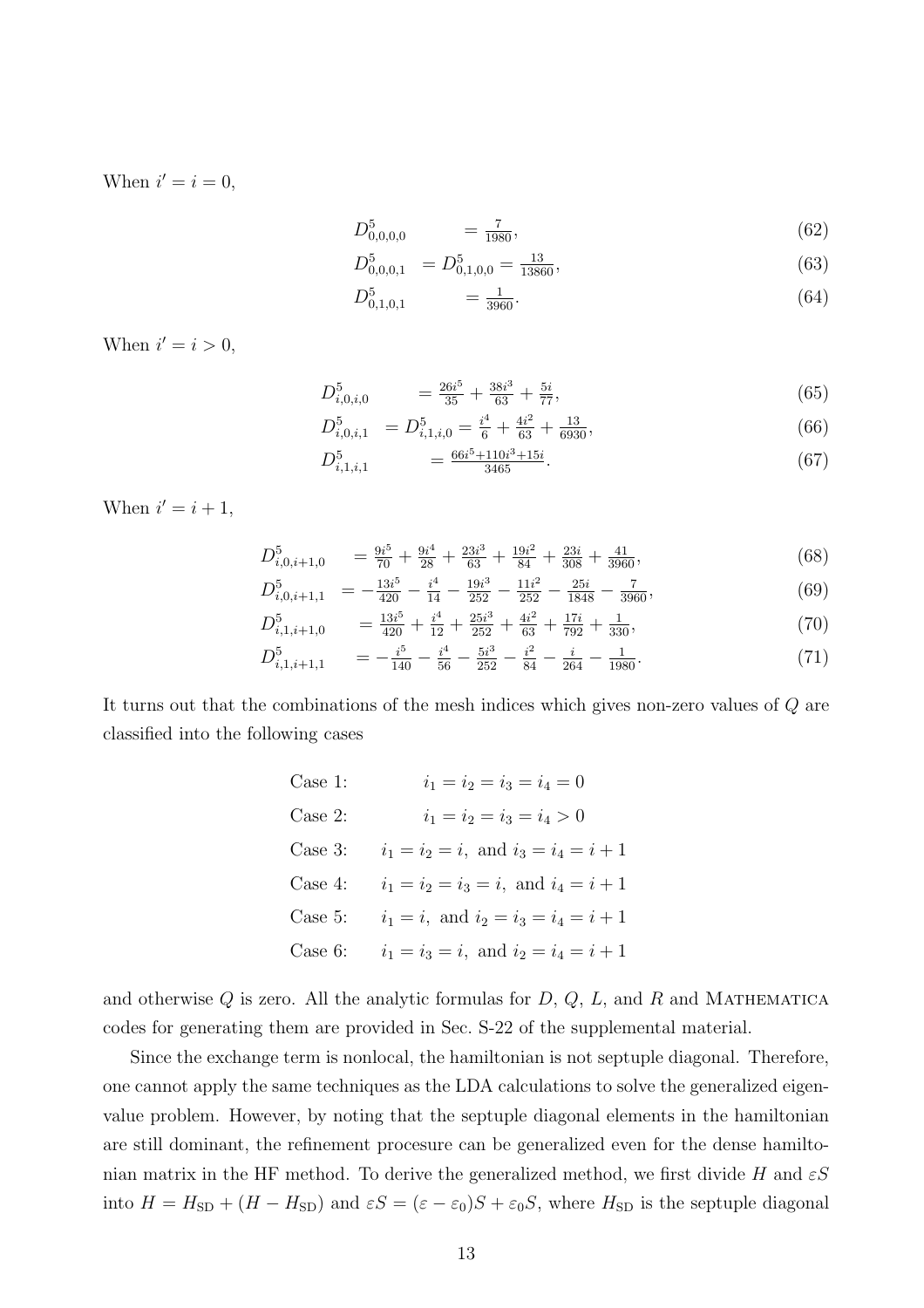hamiltonian and  $\varepsilon_0$  is a reference energy. By putting these expressions into Eq. (10), one can derive the following equation:

$$
c = (\varepsilon - \varepsilon_0)(H_{\rm SD} - \varepsilon_0 S)^{-1} Sc
$$

$$
-(H_{\rm SD} - \varepsilon_0 S)^{-1}(H - H_{\rm SD})c.
$$
 (72)

Based on the equation, the shift-invert method of Eqs. (35)-(37) can be generalized as follows:

$$
|d_{n+1}\rangle = (H_{\rm SD} - \varepsilon_n S)^{-1} S |c_n\rangle, \tag{73}
$$

$$
|e_{n+1}\rangle = (H_{\rm SD} - \varepsilon_n S)^{-1} (H - H_{\rm SD}) |c_n\rangle, \tag{74}
$$

$$
\varepsilon_{n+1} = \varepsilon_n + \frac{1 + \langle c_n | S | e_{n+1} \rangle}{\langle c_n | S | d_{n+1} \rangle},\tag{75}
$$

$$
|f_{n+1}\rangle = (\varepsilon_{n+1} - \varepsilon_n)|d_{n+1}\rangle - |e_{n+1}\rangle, \tag{76}
$$

$$
|c_{n+1}\rangle = \frac{|f_{n+1}\rangle}{\langle f_{n+1}|S|f_{n+1}\rangle},\tag{77}
$$

where one of the approximate vectors for an occupied state is chosen as the initial vector  $|c_0\rangle$ . As well as the shift-invert method by Eqs. (35)-(37), one can achieve sufficient convergence by only less than 10 iterations by Eqs. (73)-(77). The matrix multiplication with  $(H_{SD} - \varepsilon_n S)^{-1}$ is performed by making use of the LU factorization in  $O(N)$  operations as in the LDA calculation. We employ the conventional scheme for the diagonalization in the initial stage of the SCF calculation, and switch it to the above shift-invert method after several SCF iterations, which accelerates the calculation, since a few eigenstates only have to be evaluated in the scheme.

## 3 NUMERICAL ACCURACY

The numerical accuracy of the solution for the Schrödinger equation can be evaluated by the virial theorem. If the solution is exact, the virial theorem rigorously holds. Thus, the numerical deviation in the virial theorem is a measure of examining numerical error of the solution. Considering that the correlation energy in LDA includes a part of kinetic energy, the virial theorem for LDA is defined by

$$
2\left(E_{\rm kin} + E_{\rm kin}^{(c)}\right) + E_{\rm pot} - E_{\rm kin}^{(c)} = 0,\tag{78}
$$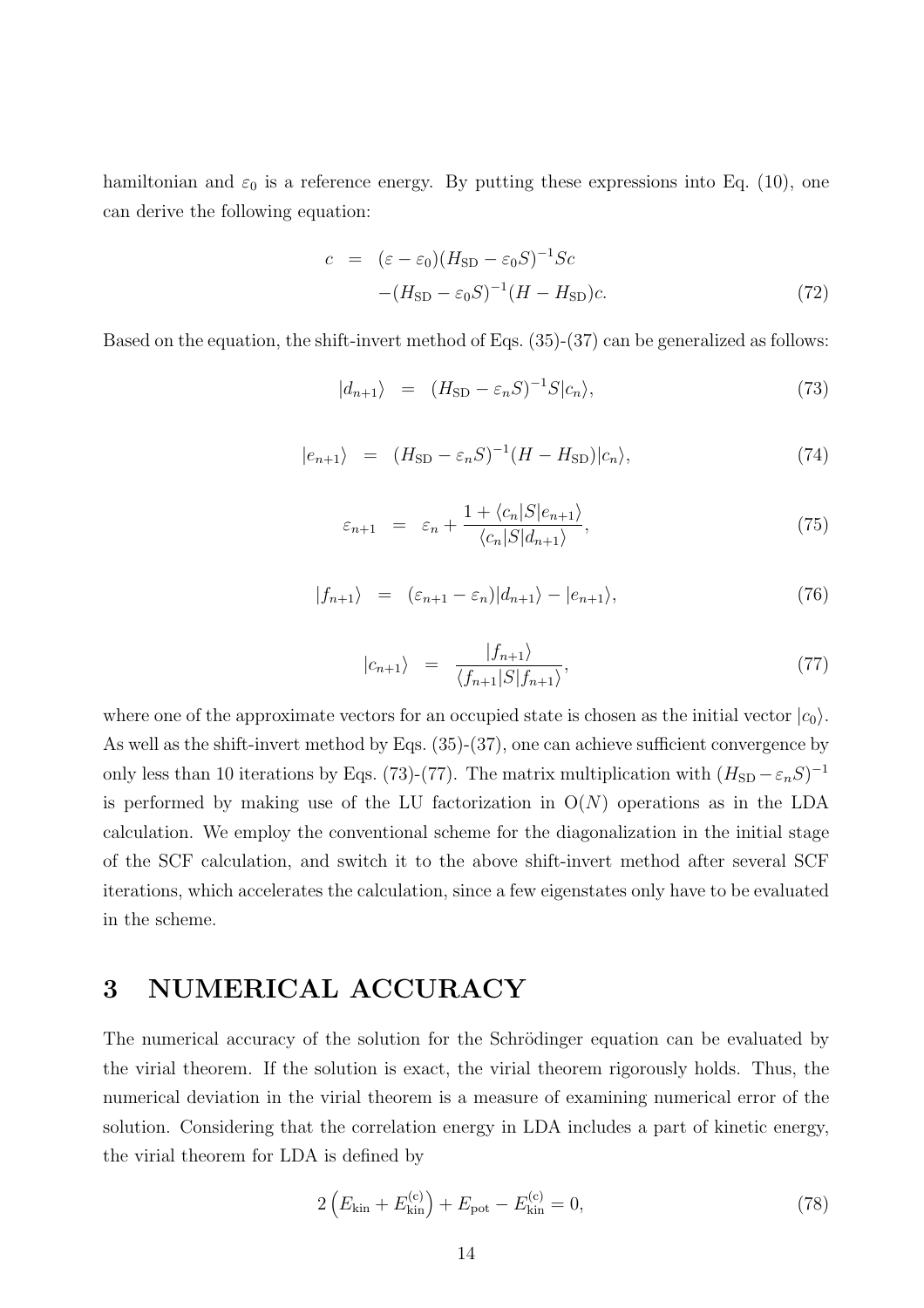where  $E_{kin}$  and  $E_{pot}$  are the conventional kinetic and potential energies in LDA. The contribution from the correlation energy to the kinetic energy,  $E_{kin}^{(c)}$ , is given by

$$
E_{\rm kin}^{(c)} = \int n(\mathbf{r}) t_c(n) d\mathbf{r}
$$
\n(79)

with the definition of an energy density

$$
t_{\rm c} = 3\mu_{\rm c} - 4\varepsilon_{\rm c},\tag{80}
$$

where  $\varepsilon_c$  is the correlation energy density, and  $\mu_c \equiv d(n\varepsilon_c)/dn$ . The expressions, Eqs. (78)-(80), for the virial theorem can be derived as shown in Ref. [30] by using the generalized procedure by Slater.[31] On the other hand, the virial theorem simply holds in the HF method without any correction.

In Table I we show the convergence of the virial theorem and the total energy for the LDA and HF calculations of a helium atom as a function of the number of meshes, where  $x_{\text{max}}$  of 10 bohr<sup>1/2</sup> is used as the maximum range of x-coordinate for all the cases. The analytic functional form parametrized by Vosko, Wilk, and Nusair[26] is used for the LDA calculations. All the calculations in the study are performed using long double of 80 bit which has 19 significant digits decimally. It is found that the errors in the virial theorem and the total energy for the both cases algebraically decay as the number of meshes increases. Also we see that the order of the errors in the virial theorem and the total energy are almost equivalent to each other, which supports that the evaluation of the virial theorem can be a measure of checking the accuracy of the total energy. Using 1280 mesh points, corresponding to  $d = 10/1280$  bohr<sup>1/2</sup>, the total energy is calculated with accuracy of 14 digits for the LDA and HF calculations.[32] It is worth mentioning that the total energy converges from above as the number of meshes increases for both the LDA and HF calculations, which indicates that the method can be regarded as a variational method in practice. We further verify the accuracy of the method by applying the FE method to all the atoms  $(Z=1-103)$  in the periodic table within LDA and a series of rare gas atoms within the HF method,[33] where the spherical charge density distribution is assumed for the non-spin polarized ground state electronic configuration in the LDA calculations. Figure 2 shows the absolute value of the virial theorem,  $|2T + V|$ , as a function of atomic numbers. By considering that the eigenenergies of hydrogen like atoms scales as  $Z^2$ , the mesh spacing d are taken to be inversely proportional to  $\sqrt{Z}$  so that the bare Coulomb potential  $-Z/x^2$  at  $x_1$  can be proportional to  $Z^2$ . The error in the virial theorem for the LDA calculations with the mesh spacing of 0.01/ √  $\overline{Z}$  is 1.1 × 10<sup>-14</sup> and 1.3 × 10<sup>-10</sup> hartree for hydrogen and lawrencium atoms, respectively, and the errors of the other cases are in between those of the two atoms, which suggests that using the mesh spacing the total energy for LDA can be computed within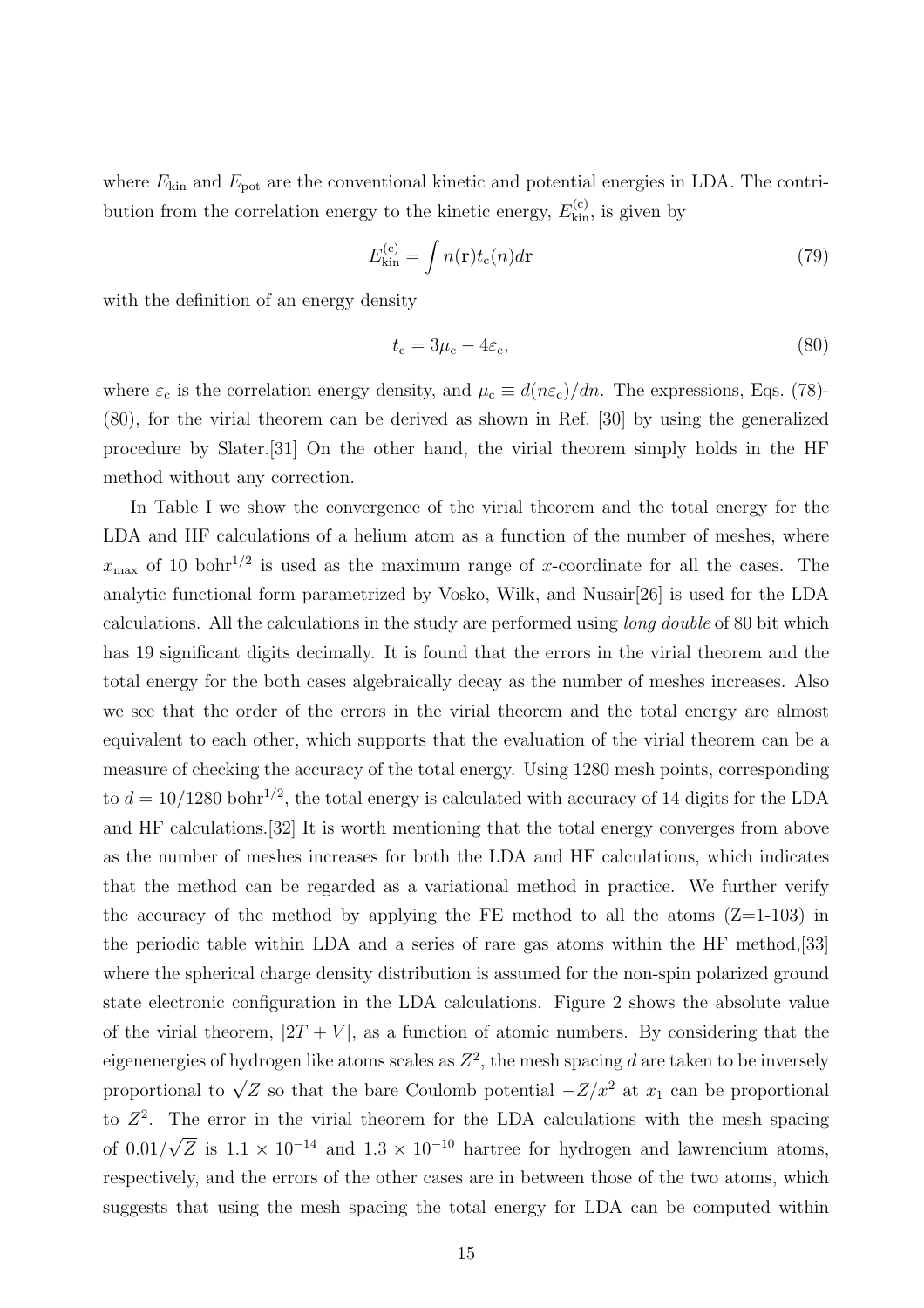Table 1: The virial theorem and the total energy in hartree calculated by the LDA and HF methods for the ground state of a helium atom.  $x_{\text{max}}$  of 10 bohr<sup>1/2</sup> is used as the maximum range of x-coordinate. The bold font means that the number is exact.

| <b>Meshes</b> | $2T + V$             |            | Total energy         |
|---------------|----------------------|------------|----------------------|
|               |                      | <b>LDA</b> |                      |
| 10            | 0.023649134368226    |            | -2.709633955981526   |
| 20            | -0.000766923670941   |            | -2.835007522850960   |
| 40            | -0.000040592237419   |            | -2.834807057468094   |
| 80            | $-0.000000722804997$ |            | $-2.834835146173011$ |
| 160           | $-0.000000011744304$ |            | $-2.834835616626474$ |
| 320           | $-0.000000000190544$ |            | -2.834835623943877   |
| 640           | -0.000000000003354   |            | -2.834835624053601   |
| 1280          | $-0.000000000000075$ |            | -2.834835624055133   |
|               |                      | HF         |                      |
| 10            | -0.043770457887893   |            | -2.847096711441144   |
| 20            | -0.000890014514660   |            | -2.861255456882009   |
| 40            | $-0.000024238408751$ |            | $-2.861671203112089$ |
| 80            | -0.000000459034967   |            | -2.861679838221988   |
| 160           | $-0.000000007541142$ |            | $-2.861679993078111$ |
| 320           | $-0.000000000118509$ |            | -2.861679995572653   |
| 640           | $-0.000000000001846$ |            | $-2.861679995611623$ |
| 1280          | $-0.000000000000028$ |            | $-2.861679995612229$ |

error of  $10^{-9}$  hartree for all the atoms in the periodic table. In addition to  $|2T + V|$ , we also check a variant of the virial theorem  $|V/T + 2|$  (not shown), and find that  $|V/T + 2|$ is about  $10^{-14}$  for all the atoms, indicating that the relative error is almost constant and the number of accurate digits of the total energy is almost equivalent to each other, which is 13-14 digits in the case of the mesh spacing of 0.01/ √ Z. It is also confirmed that all the calculated results by LDA are consistent with the results by Kotochigova et al.[34] The error in the virial theorem in the HF calculations with the mesh spacing of 0.025/ √ Z varies in a similar way to that of the LDA calculations. The same analysis as the LDA case implies that the total energy of the HF calculations can be obtained within error of 10<sup>−</sup><sup>7</sup> hartree and that the number of accurate digits of the total energy is 11-12 digits for all the rare gas atoms in the case of the mesh spacing of 0.025/ √ Z. The LDA calculations with the coarse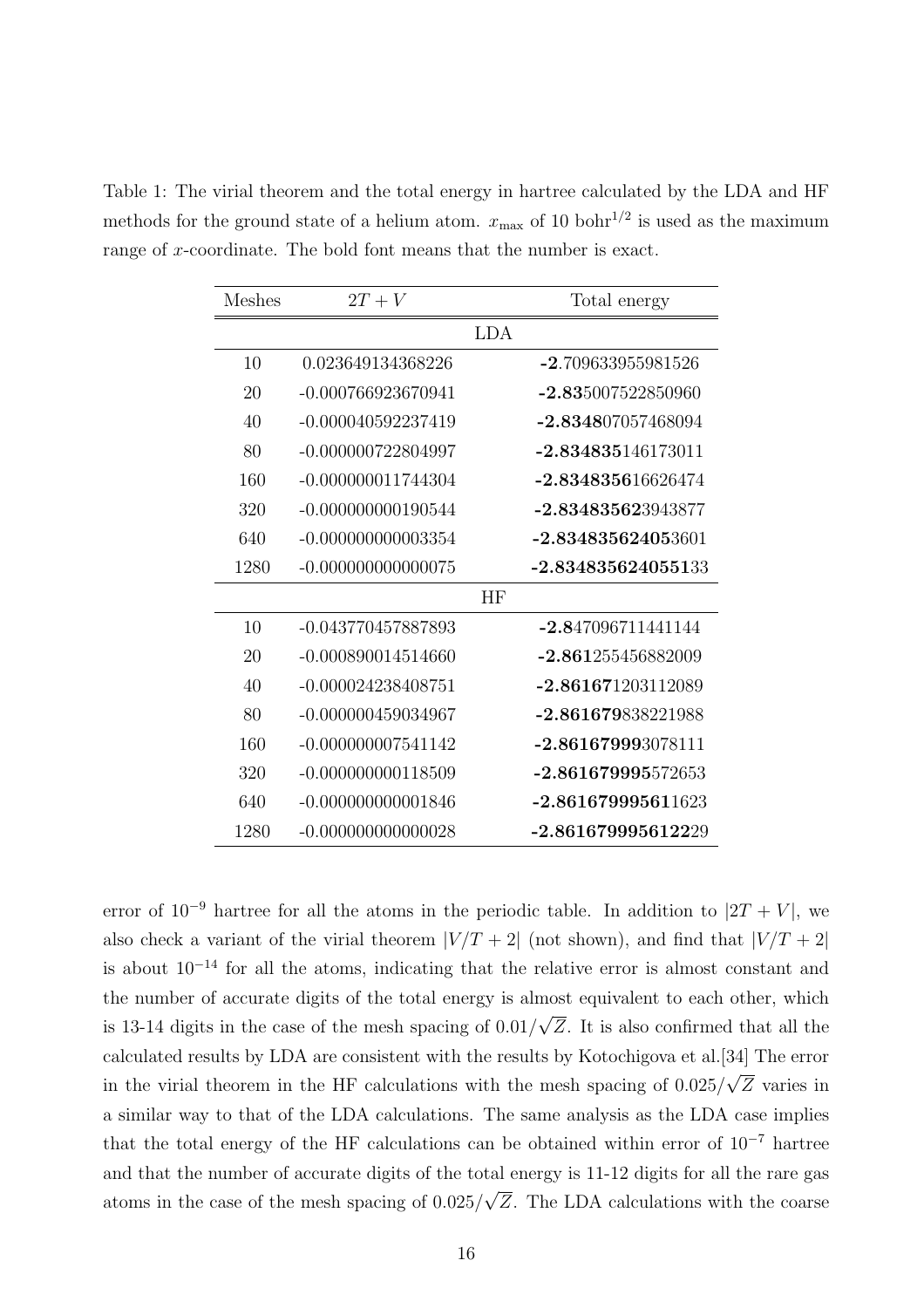

Figure 2: (Color online) The absolute value (hartree) of the virial theorem,  $|2T + V|$ , as a function of atomic numbers calculated by the LDA and HF methods, and corresponding curves of error estimated by Eq. (85). The non-spin polarized ground state electronic configuration is considered for all the cases, and the spherical charge density distribution is assumed in the LDA calculations. The mesh spacing  $d$  is taken to be 0.01/ √ Z, 0.025/ √ Z,  $0.1/$ √  $\overline{Z}$  bohr<sup>1/2</sup>.  $x_{\text{max}}$  of 10 bohr<sup>1/2</sup> is used as the maximum range of x-coordinate for all the cases.

mesh spacing are also presented for comparison, showing that the error in the HF calculation is comparable to the corresponding LDA calculation if the same grid spacing is used. The comparison leads to another conclusion that the numerical fitting of exchange-correlation and hartree potentials in the LDA calculations is not a source of numerical errors. In both the LDA and HF calculations the error in the total energy mainly comes from expansion of the wave functions by the finite basis functions.

We now derive a formula which gives the absolute error in the total energy calculated by the FE method. In this derivation it is assumed that a large  $x_{\text{max}}$  is used so that the truncation of tail of wave functions cannot be a source of numerical error. The calculation in Fig. 2 suggests that  $x_{\text{max}}$  of 10 bohr<sup>1/2</sup> is large enough to avoid the error for all the elements  $(Z=1-103)$  in the periodic table. From the two observations that the error decreases algebraically as the mesh spacing decreases in Table I, and that the number of accurate digits of the total energy is nearly constant when the mesh spacing is taken to be inversely proportional to  $\sqrt{Z}$ , the number of accurate digits of the total energy,  $N_d$ , may be written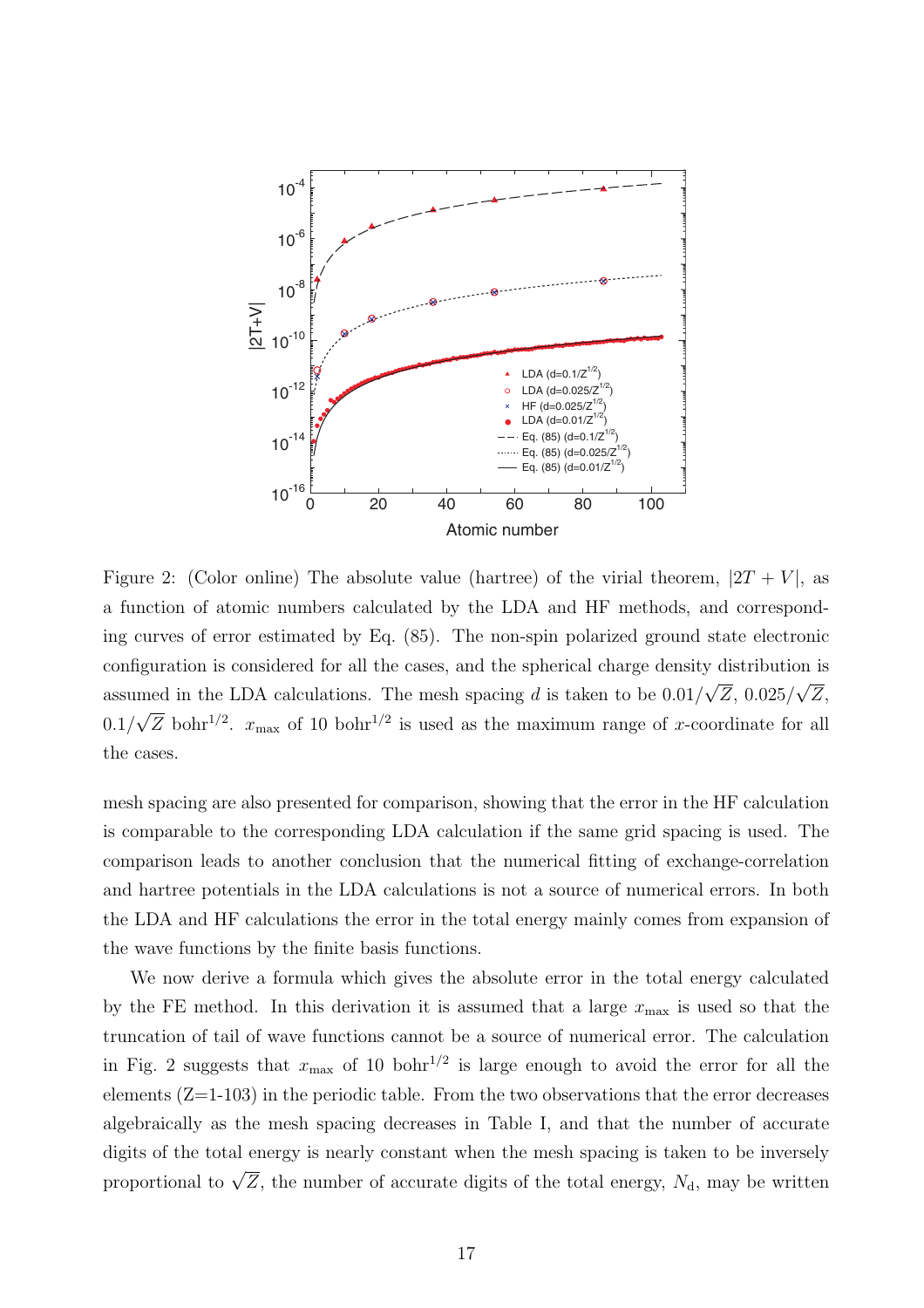as

$$
N_{\rm d} = a \log_{10} \left( \sqrt{Z} d \right) + b,\tag{81}
$$

where a and b are parameters to be fitted, and d is the mesh spacing as discussed before. Even if we have the same number of accurate digits of the total energy for different elements, the absolute error in the total energy depends on the absolute magnitude of the total energy. Therefore, as the next step, let us roughly estimate the total energy of atoms. Suppose that the total energy can be estimated by the sum of eigenvalues of hydrogen like atoms. Then, the total energy of an atom in which electrons fully occupy all the states up to the principal quantum number  $n_{\text{max}}$  is obtained by

$$
E \propto \sum_{n=1}^{n_{\text{max}}} \sum_{l=0}^{n-1} (2l+1)(-\frac{Z^2}{n^2}) = -n_{\text{max}} Z^2.
$$
 (82)

In the case, the atomic number  $Z$  is calculated by

$$
Z = \sum_{n=1}^{n_{\text{max}}} \sum_{l=0}^{n-1} 2(2l+1),
$$
  
= 
$$
\frac{2}{3}n_{\text{max}}^3 + n_{\text{max}}^2 + \frac{1}{3}n_{\text{max}}
$$
 (83)

which gives  $n_{\text{max}} \propto Z^{1/3}$  as Z increases. Substituting the asymptotic form  $n_{\text{max}} \propto Z^{1/3}$  for Eq. (82), we have

$$
E \propto -Z^{7/3}.\tag{84}
$$

Noting that the number of accurate decimal places is given by  $N_d - \log_{10} |E|$ , and using Eqs. (81) and (84), one can derive the following expression to estimate the absolute error,  $E_{\text{err}}$ , in the total energy,

$$
E_{\text{err}} = 10^{-(N_{\text{d}} - \log_{10}|E|)},
$$
  
= 
$$
\frac{\alpha Z^{7/3}}{10^b (\sqrt{Z}d)^a},
$$
 (85)

where a, b, and  $\alpha$  are found to be -6, 2, and 0.3 by fitting Eq. (85) to the data shown in Fig. 2. As shown in Fig. 2 the estimated error by Eq. (85) fits well with that in the whole range we study. Strictly speaking, the expression of Eq. (85) estimates the error in the the virial theorem, since the fitting is done using the virial theorem  $|2T + V|$ . However, the expression can be used to estimate the error in the total energy due to the near equivalence of the error between the virial theorem and the total energy. The expression implies that the error in the total energy approximately scales as  $Z^{16/3}$  or  $d^6$  when d or Z are fixed.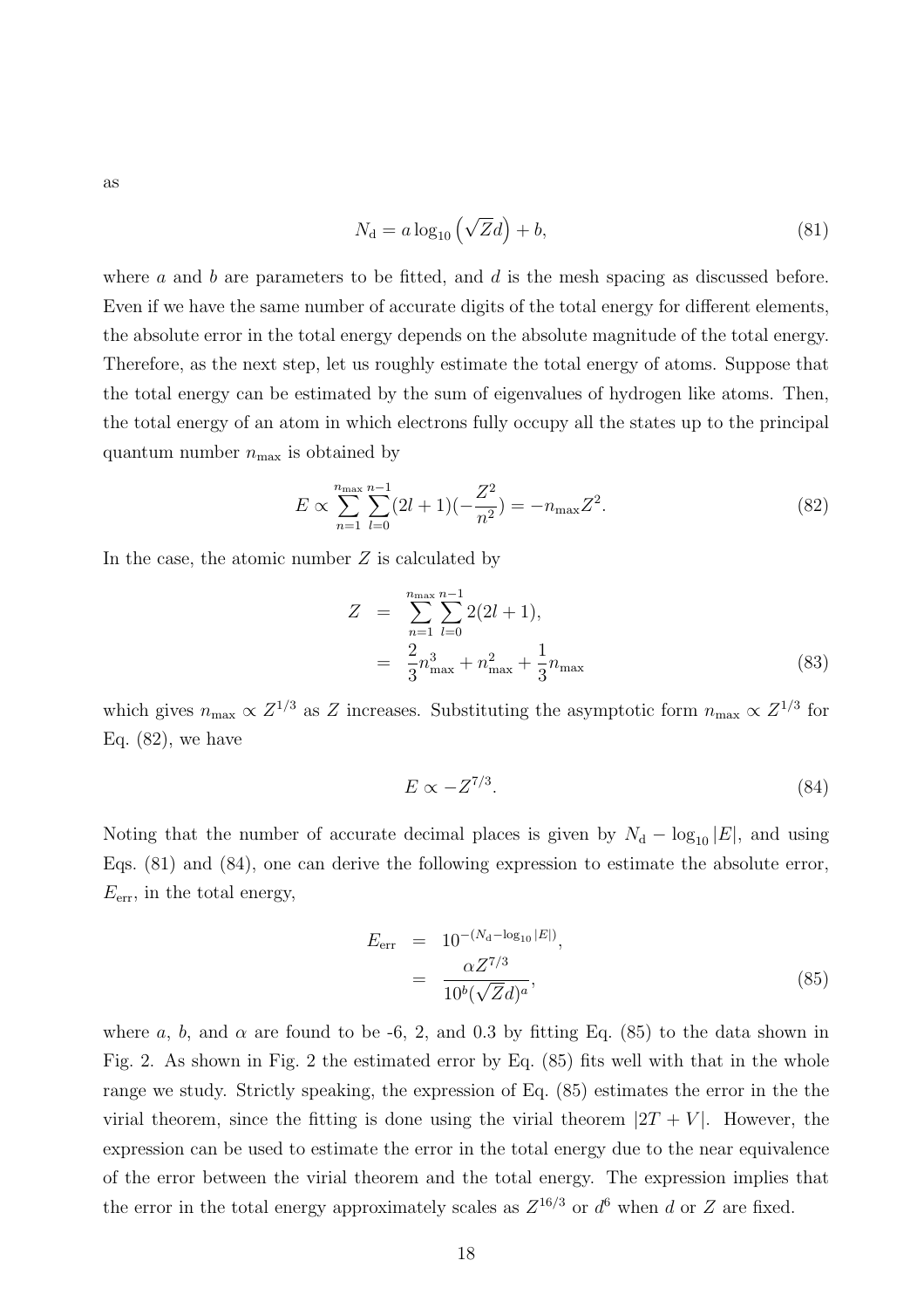Table 2: The eigenvalue (hartree) of 1s state and charge density at the origin in the ground state of a helium atom.  $x_{\text{max}}$  of 10 bohr<sup>1/2</sup> is used as the maximum range of x-coordinate. The bold font means that the number is exact.

| Meshes | Eigenvalue of $1s$   | $n$ at the origin     |
|--------|----------------------|-----------------------|
|        |                      | <b>LDA</b>            |
| 10     | -0.471608882934828   | 4.5260991473798461147 |
| 20     | -0.570859970667500   | 3.5721180605164599170 |
| 40     | $-0.570412462140008$ | 3.5237334305245833802 |
| 80     | -0.570424629988695   | 3.5258950648066678425 |
| 160    | $-0.570424750048491$ | 3.5267674469147037484 |
| 320    | $-0.570424730001095$ | 3.5268447250668697409 |
| 640    | $-0.570424724176759$ | 3.5268499263432255490 |
| 1280   | $-0.570424722705590$ | 3.5268502577049796584 |
|        |                      | HF                    |
| 10     | $-0.917364393558815$ | 4.6752954006527842707 |
| 20     | $-0.917885224607414$ | 3.6462035714690724058 |
| 40     | -0.917953892393717   | 3.5931129688148539896 |
| 80     | $-0.917955530938917$ | 3.5949601670283128317 |
| 160    | $-0.917955562327678$ | 3.5958316993332024767 |
| 320    | -0.917955562848009   | 3.5959123561764878905 |
| 640    | $-0.917955562856210$ | 3.5959178873966144104 |
| 1280   | -0.917955562856337   | 3.5959182401606711429 |

As well as the convergence property of the total energy, the eigenvalue of 1s state and the charge density at the origin in the ground state of a helium atom are shown as a function of the number of meshes in Table II. Although these quantities slowly converge compared to the total energy shown in Table I, it can be seen that the systematic convergence produces highly accurate results for both the LDA and HF calculations.

### 4 CONCLUSIONS

We have developed an accurate FE method for atomic calculations based on DFT within LDA and the Hartree-Fock method. Cubic Hermite spline functions on a uniform mesh for  $x =$ √  $\bar{r}$  are used as basis functions to expand the radial wave functions. The numerical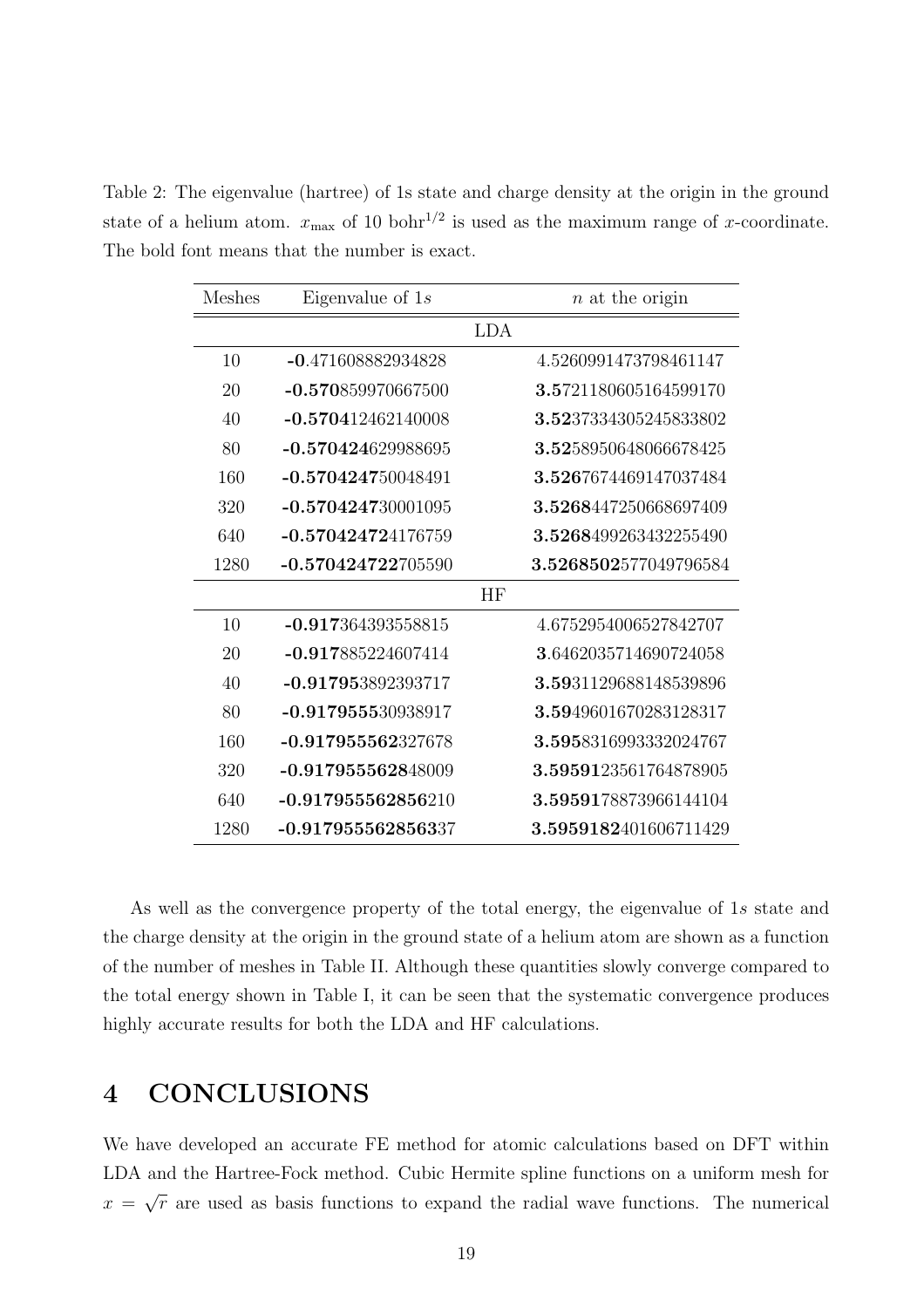integrations being a source of numerical error can be avoided due to the simplicity of the cubic Hermite spline functions, and all the associated integrals are analytically evaluated in conjunction with fitting of the hartree and exchange-correlation potentials to the same cubic Hermite spline functions. By taking account of the localized nature of the basis functions in real space, the generalized eigenvalue problem is efficiently solved using a generalized shift-invert iterative method for not only the LDA but also HF calculations. The numerical calculations show that the convergence is systematically controlled by the mesh spacing and in practice numerically exact solutions can be obtained within machine precision for all the elements  $(Z=1-103)$  in the periodic table. The convergence of the total energy from above implies that the FE method can be regarded as a variational scheme with respect to the Hermite spline functions for both the LDA and HF methods. Based on the virial theorem and an intuitive analysis the absolute error in the total energy is estimated to be proportional to  $Z^{16/3}/d^6$ . The absolute error is less than  $10^{-7}$  hartree for the LDA and HF calculations when the mesh spacing  $d$  is taken to be  $0.025/$ √  $\overline{Z}$  bohr<sup>1/2</sup>. Since the FE method can provide high quality numerical solutions with a similar degree of accuracy for both DFT and the HF method, this can be utilized as a platform, which is free from the non-intrinsic numerical error in the validation of newly developed methods, for development of new functionals in DFT such as hybrid functionals. Along this line, we have been trying to develop a hybrid exchange hole model based on the FE method, which will be discussed elsewhere.

#### ACKNOWLEDGMENT

The authors were partly supported by the Fujitsu lab., the Nissan Motor Co., Ltd., Nippon Sheet Glass Co., Ltd., and the Next Generation Super Computing Project, Nanoscience Program, MEXT, Japan.

### References

- [1] J.C. Slater, Quantum Theory of Atomic Structure, Vol. 1, McGraw-Hill, New York, 1960.
- [2] J.C. Slater, Quantum Theory of Atomic Structure, Vol. 2, McGraw-Hill, New York, 1960.
- [3] D. Feller, K.A. Peterson, and T.D. Crawford, J. Chem. Phys. 124 (2006) 054107.
- [4] R.M. Martin, Electronic Structure: Basic Theory and Practical Methods, Cambridge University Press, New York, 2008.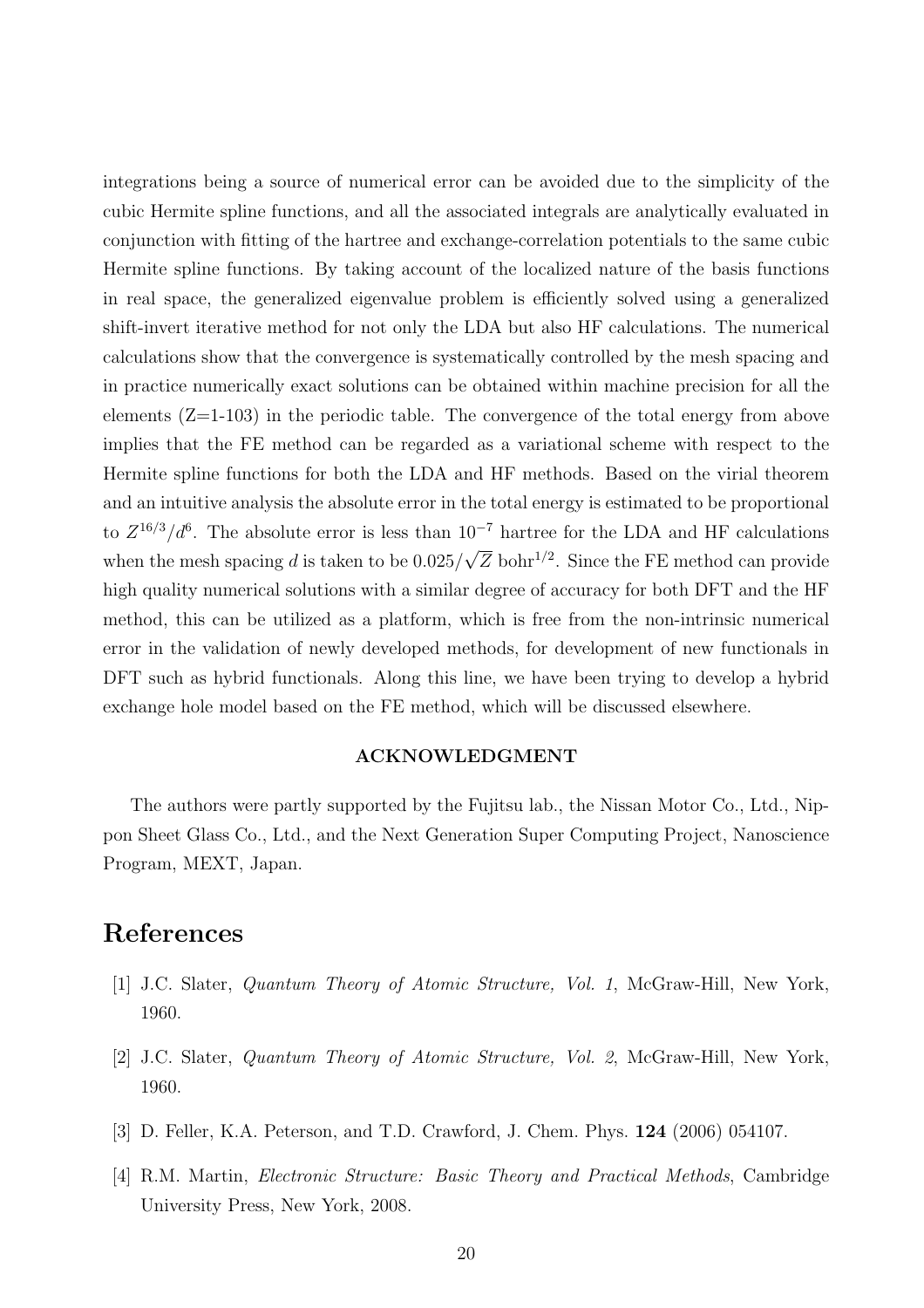- [5] T. Helgaker, P. Jorgensen, and J. Olsen, Molecular Electronic-Structure Theory, Wiley, 2000.
- [6] C.E. Dykstra, G. Frenking, K.S. Kim, and G.E. Scuseria, Theory and Applications of Computational Chemistry: The First 40 Years (A Volume of Technical and Historical Perspectives), Elsevier, Amsterdam (2005).
- [7] B.W. Shore, J. Chem. Phys. 58 (1973) 3855.
- [8] J.L. Gázquez and H.J. Silverstone, J. Chem. Phys. **67** (1977) 1887.
- [9] C.F. Fischer and W. Guo, J. Comp. Phys. 90 (1990) 486.
- [10] H.T. Jeng and C.S. Hsue, Chin. J. Phys. 35 (1997) 215.
- [11] Z. Romanowski, Modelling Simul. Mater. Sci. Eng. 16, 015003 (2008); ibid. 17 (2009) 045001.
- [12] D. Engel, M. Klews, and G. Wunner, Comp. Phys. Comm. 180 (2009) 302.
- [13] S.R. White, J.W. Wilkins, and M.P. Teter, Phys. Rev. B 39 (1989) 5819.
- [14] E. Tsuchida and M. Tsukada, Phys. Rev. B 54 (1996) 7602.
- [15] J.E. Pask and P. Sterne, Modelling Simul. Mater. Sci. Eng. 13 (2005) R71.
- [16] E.J. Bylaska, M. Holst, and J.H. Weare, J. Chem. Theory Comput. 5 (2009) 937.
- [17] P. Hohenberg and W. Kohn, Phys. Rev. 136 (1964) B864.
- [18] W. Kohn and L. J. Sham, Phys. Rev. 140 (1965) A1133.
- [19] A.D. Becke, J. Chem. Phys. **98** (1993) 1372.
- [20] T. Leininger, H. Stoll, H.-J. Werner, and A. Savin, Chem. Phys. Lett. 275 (1997) 151.
- [21] H. Iikura, T. Tsuneda, T. Yanai, and K. Hirao, J. Chem. Phys. 115 (2001) 3540.
- [22] J. Heyd, G.E. Scuseria, and M. Ernzerhof, J. Chem. Phys. 118 (2003) 8207.
- [23] T.M. Henderson, A.F. Izmaylov, G. Scalmani, and G.E. Scuseria, J. Chem. Phys. 131 (2009) 044108.
- [24] In addition to the change of variables,  $r = x^2$ , we tried two other cases,  $r = \exp(x)$ and  $r = \exp(x^2) - 1$ , and found that the latter two cases lead to complication in the formalism.